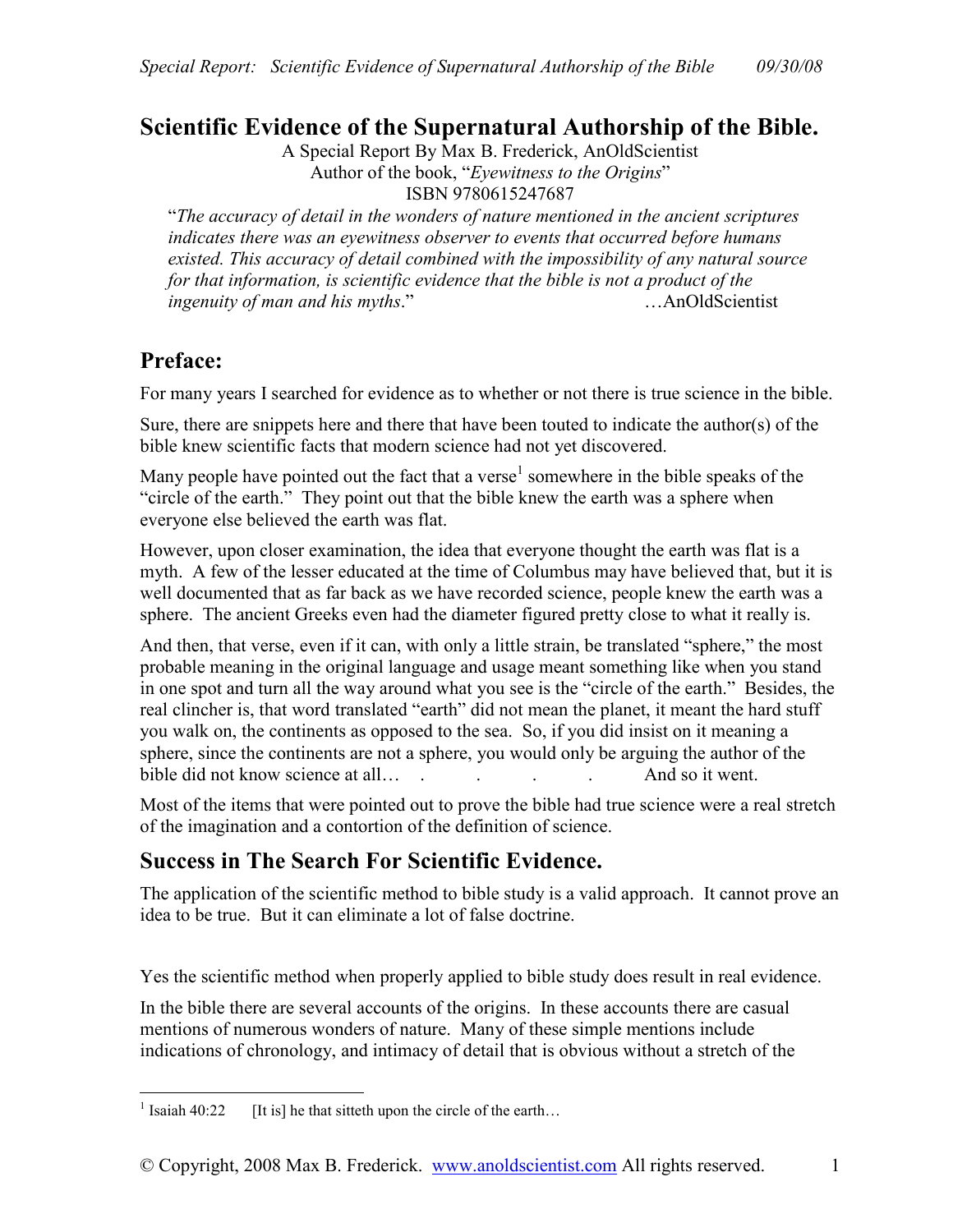imagination. These chronology clues are sufficient for all these bible accounts to be combined into one single comprehensive chronology. And this information is published in the bible thousands of years in advance of the discovery by modern science of the same wonders and chronology.

This report focuses on only one of those many obscure accounts of the origins. A scientific method of bible study is employed to investigate that pattern of casual mention yet profound knowledge.

# **Evidence from the Scientific Study of the 104th Psalm.**

The  $104<sup>th</sup>$  Psalm appears<sup>2</sup> to be a simple thirty-five-verse praise of God citing various wonders of nature and attributing those wonders of nature to the creativeness of God. But is it really that simple? Was it composed by the imagination of a shepherd boy turned King who had observed the wonders of nature during his earlier career? Some say it is an ancient myth copied from an earlier religion? Or is this unexplainable ability to accurately mention specific details of the wonders of nature, scientific evidence of the supernatural authorship of the bible?

# **Wonders of Nature Mentioned in Chronological Order:**

Looking at the first nine verses, we see several wonders of nature mentioned in verses 2 through 7. These wonders are be related to the origins of the universe and the planet earth.

| $B$ less the LORD, O my soul.                                                         |
|---------------------------------------------------------------------------------------|
| O LORD my God,                                                                        |
| Thou art very great;                                                                  |
| thou art clothed with honour and majesty.                                             |
| $2^2$ Who coverest [thyself] with light as [with] a garment:                          |
| who stretchest out the heavens like a curtain:                                        |
| $3$ Who layeth the beams of his chambers in the waters:                               |
| who maketh the clouds his chariot:                                                    |
| who walketh upon the wings of the wind:                                               |
| $4$ Who maketh his angels spirits;                                                    |
| his ministers a flaming fire:                                                         |
| $\frac{5}{1}$ [Who] laid the foundations of the continents, (liquid mantle)           |
| [that] it (continents) should not be removed for ever.                                |
| ${}^6$ Thou coveredst it (mantle/continents) with the ocean as [with] a garment:      |
| the waters stood above the mountains.                                                 |
| $\int$ At thy rebuke they (waters) fled;                                              |
| at the voice of thy thunder they (waters) hasted away.                                |
| ${}^8$ The mountains go up, the valleys go down                                       |
| unto the place which thou hast founded for them (where they are in                    |
| equilibrium).                                                                         |
| $\sigma$ <sup>9</sup> Thou hast set a bound that they (the oceans) may not pass over; |
| that they (the oceans) turn not again to cover the earth.                             |

 2 Haley, Henry H. "Bible Handbook, An Abbreviated Bible Commentary, Copyright 1924 – 1955, Twenty-First Edition, 1957, Second Printing, 1958, Page 238.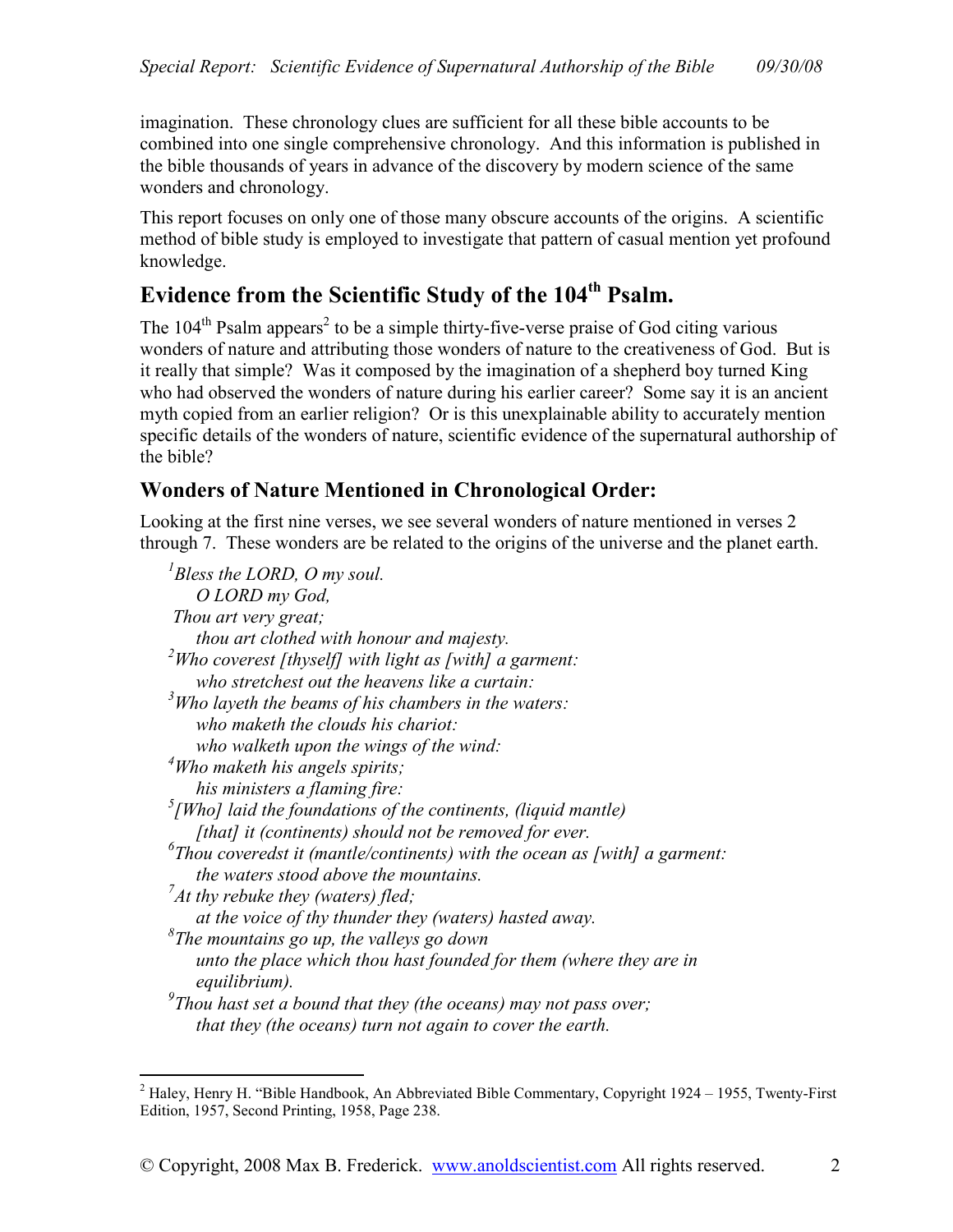Curious is the fact that no human existed to witness these wonders of the origins, yet they are all mentioned in the order they first appeared.

First we see the mention of light.

(Light is a form of energy that originated in the Big Bang.)

Then we see a mention of the expansion of the universe.

Then there are a couple of verses of religious sounding unscientific blather.

Then we see a mention of the formation of the mantle layer surrounding the planet earth.

(That mantle, as correctly mentioned, eventually ends up supporting the continents.) That is all not too much of a stretch of the imagination for King David to conjecture. But then he mentioned that subsequently the mantle became covered with oceans. And we see he specifically says the continents were below sea level.

And then, in a major event, the water drained off (continents emerged to be above water.) And he actually mentions that those wonders of nature happened in that exact order.

These are all mentions of wonders of nature related to origin events that took place before humans existed. It is obviously a list of natural wonders intended to praise the creativeness of the psalmist's God. But it is suspiciously beginning to look like an ordered list. Could it be a list of wonders precisely mentioned in the order that they actually came into existence?

Could this Psalm be a special form of ordered praise? It is beginning to look quite similar to the obscure form of poetic song called the blason.<sup>3</sup> The blason is a form of praise wherein physical virtues of a beloved are listed in some ordered sequence, but that sequence order was not stated, only obvious from the context. The blason form was borrowed from the French<sup>4</sup> and became popular among  $16<sup>th</sup>$  century English language troubadours touting the physical virtues of their beloved, typically starting at the top of the head and progressing toward the tip of the toe, or the ground they walked on. Except this Psalm was written over two thousand years earlier, and the order is not in stature, but rather in chronology.

These curiosities bring up the possibility that this is an opportunity to apply the scientific method<sup>5</sup> of bible study.<sup>6</sup>

That scientific method of bible study (similar to the scientific method for science,) is where you

- 1 observe a curiosity,
- 2 form a conjecture or two or three,<sup>7</sup>
- 3 make predictions that could possibly prove those conjectures false,

 $\overline{a}$ 3 Blason, http://en.wikipedia.org/w/index.php?title=Blason&oldid=228050321

<sup>&</sup>lt;sup>4</sup> Although Solomon, this psalmists son, employed the blason format over 2500 years earlier, Sgs 4&7.

 $<sup>5</sup>$  The Scientific Method is defined in the most simple form as a series of four steps: 1. Use your experience, 2.</sup> Form a conjecture, 3. Deduce a prediction from that explanation, 4. Test. Restated in terms more familiar to the scientist: 1. Characterizations (Observations,) 2. Hypotheses 3. Predictions, 4. Experiments. Note that the Scientific Method can never verify any hypothesis, it can only prove it false. In practice there are iterations and repeats as described in http://en.wikipedia.org/w/index.php?title=Scientific\_method&oldid=252317581 Scientific method. (2008, November 17). In *Wikipedia, The Free Encyclopedia*. Retrieved 19:46, Nov 21, 2008. <sup>6</sup> See, *Eyewitness to the Origins*, pages 26 through 35, for a discussion of using the Scientific Method to study

the bible. http://authortree.com/anoldscientist/Book%20Detail/660883 or, www.scienceandthebible.net

<sup>&</sup>lt;sup>7</sup> Chamberlin, T.C., 1890, The method of multiple working hypotheses: Science (old series) v. 15, p. 92-96; reprinted 1965, v. 148, p. 754-759. http://www.gly.uga.edu/railsback/11111misc/MWHReprise2.pdf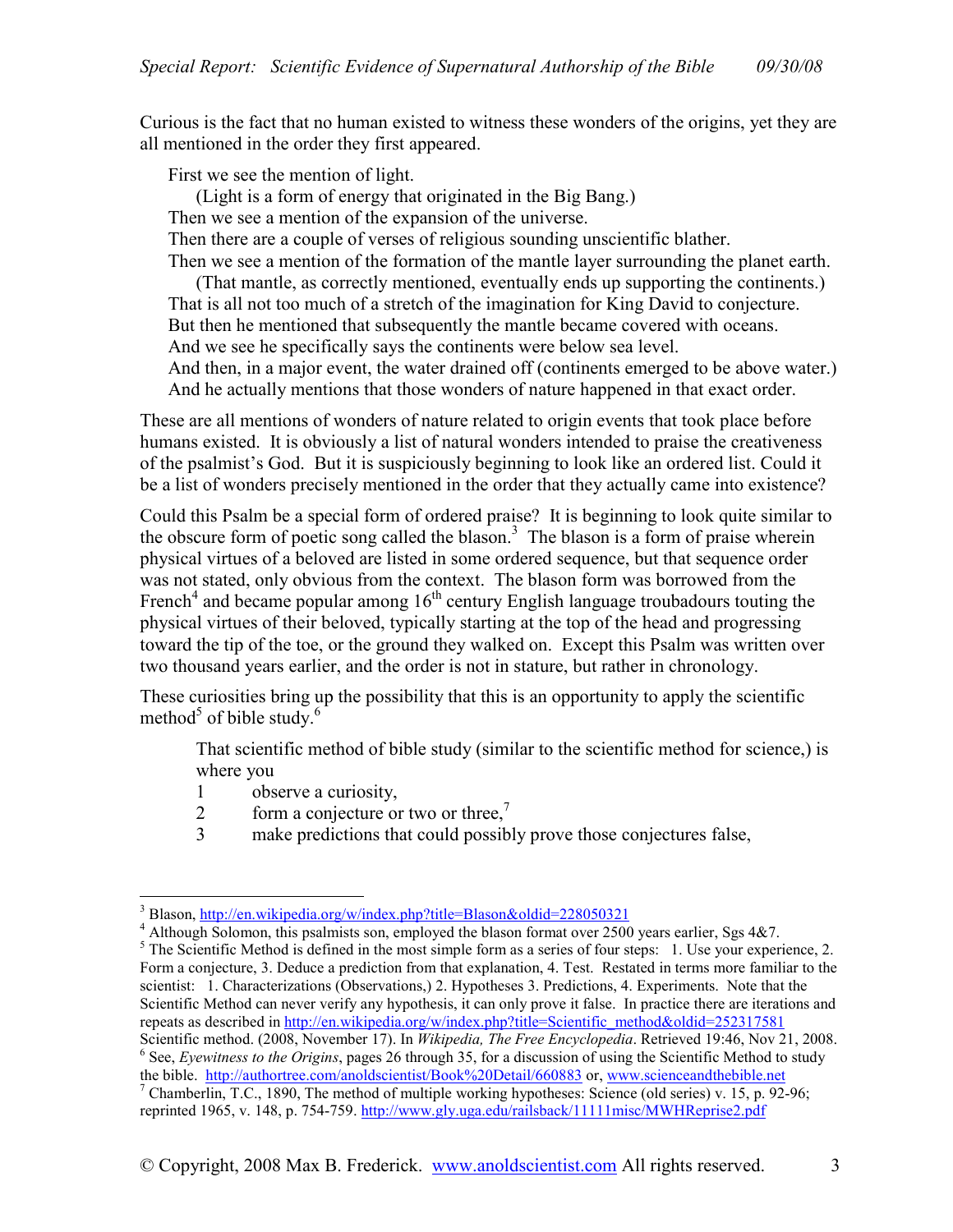4 and look for evidence to either disprove or support that conjecture. When more curiosities are observed, form more conjectures and repeat the process.

Scientists call a conjecture to be tested, an hypothesis. For compatibility, we use the concepts of conjecture and hypothesis interchangeably. For ease of understanding by nonscientists we shall call an observation that needs to be explained, a curiosity.

First, we have observed some curiosities. This Psalm appears to be a list of some wonders of nature. Those wonders appear to be related to the origins. Those wonders appear to be mentioned in chronological order. Interspersed in these mentions are illustrations of future usefulness of these wonders. Those wonders happened at a time when no human eyewitness existed. They would not be discovered by science until thousands of years later. Does this suggest knowledge of something that no one could have known when it was written?

Now lets form a conjecture or two. It is obvious that Psalm 104 contains the mention of many wonders of nature and the credit for these wonders of nature is attributed to the creativeness of God. But lets conjecture concerning the less obvious.

**Hypothesis 1:** Within Psalm 104 is a list of mentions of wonders of nature that is arranged in the order in which these items came into existence or happened. Included are some mentions of the then future benefits by mention of their now current uses or conditions.

In the scientific method of bible study, it is now time for a few predictions.

**Predictions 1:** This hypothesis predicts, that if the next few verses should contain the mention of more such wonders, they also should be in the order of their first appearance. Some of those next few wonders should also be illustrated with present-day uses or conditions that depend on the existence of that mentioned wonder of the past.

**Experiments 1:** To test the hypotheses we read on. Are more wonders mentioned? Does the pattern of correct chronology continue? Are they illustrated by present wonders?

The next wonder we notice is the mention of the principle of isostacy as the continents settle into their new status of being above sea level. Isostacy is that scientific principle that says mountains rise and valleys fall because they are like icebergs, with a greater portion below the surface, and the greater that portion, the higher they raise, floating in the mantle below.

Yes, isostacy is the principle that describes what happened after the continents emerged just previously in the list.

As we read further we see a continuation of the pattern. After the rise of the continents and equilibrium is established, we see the mention of several patterns or cycles developing that have the future purpose of supporting life. They are mentioned in the order they actually developed. They are illustrated with current wonders of nature.

- The Lithologic Cycle where the mechanism is fully developed that keeps the continents above sea level,
- The hydrologic cycle where water is transported from the oceans far inland to furnish water to support future life forms,

The beginning of life,

The Carbon Dioxide/Hydrocarbon cycle, That is what we think of as the food chain, The reproduction cycle of biogenesis,

Life becoming abundant, and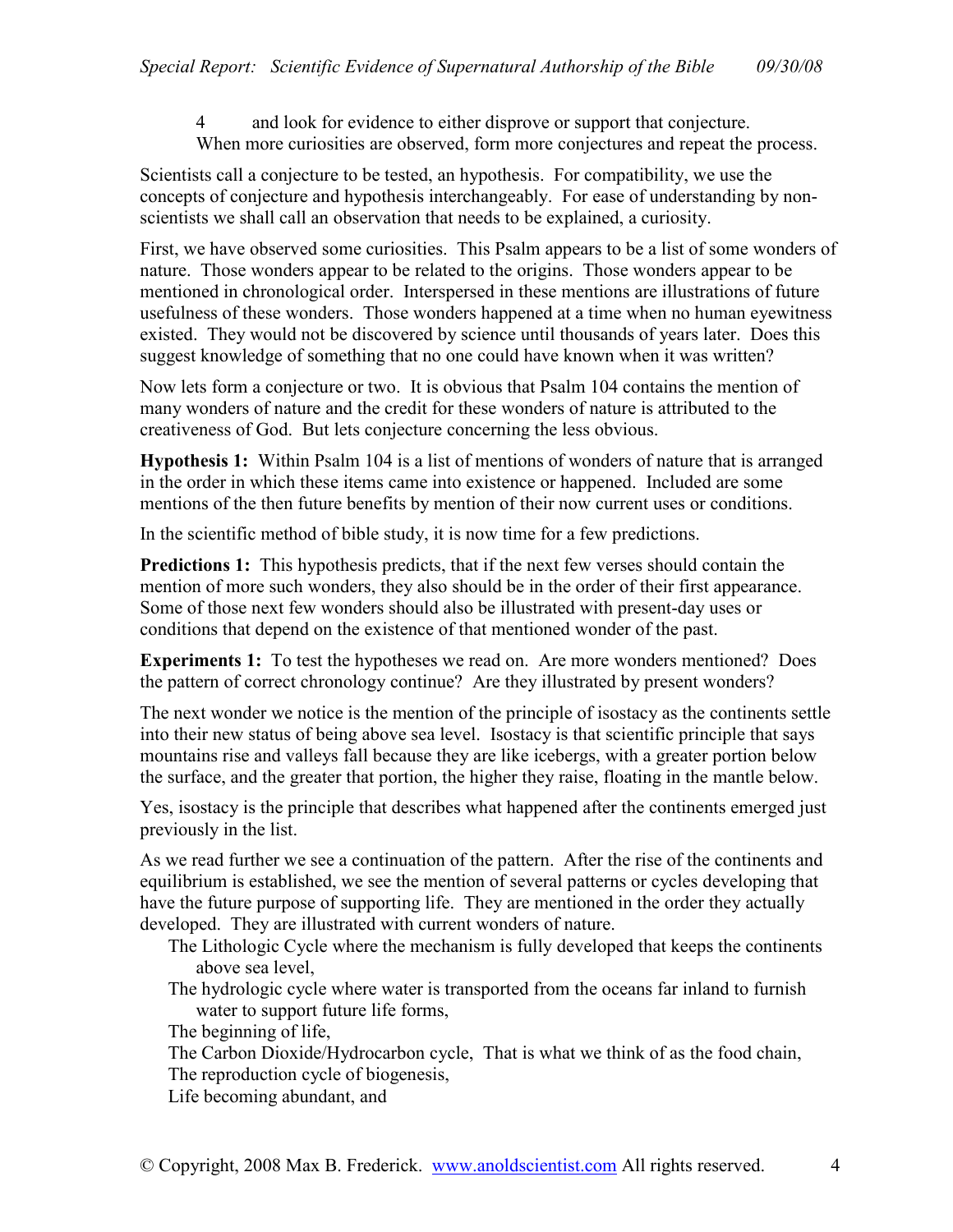Chronobiology cycles developing in sync with the sun and moon,

Each of these cycles is illustrated with the current day benefits of that cycle having started when it did.

The list goes on with various life forms developing and being extinguished in repeating mass extinctions, establishing the pattern of mass extinctions that is to go on into the future.

**Results:** Obviously, both conjectures, or Hypotheses, as a scientist would call them, are not falsified by further examination of evidence. In fact, this further evidence increases the confidence in the conjectures. So far there is no evidence to the contrary. In this Psalm, all wonders of nature mentioned are in the correct order for this to be a true chronology of the origins illustrated by current time benefits of many of the wonders mentioned.

# **Emergence of the Continents: Imagination or Knowledge:**

But what about the accuracy of the detail? It seems obvious that King David said that at one time there was only ocean, no continents, then a significant event happened, then there were continents surrounded by ocean. Did that really happen?

**Curiosity**: In bible study circles, or even in natural science classes, this sequence of events is rarely even mentioned. Did it really happen? Is that just a product of the imagination of King David? It is obvious, that is what he stated. This meaning is more solidified when consulting the original language of the ancient scriptures. Is that really what happened? Or is it just fanciful imagination like in other religions that say the earth emerged from the dark waters of chaos as believed by the ancient Egyptians and as stated in many other religious creation myths? Is that really what the bible teaches as a significant event in the origins sequence? Or is it just a myth borrowed from another religion?

Objections have been raised that David's ability to mention this may appear to be supernatural, but it has a natural explanation.

**Hypothesis 2:** The bible, as a whole, could not teach this. This interpretation is only a stretch of the imagination.

**Hypothesis 3:** The bible does teach this, but it is not true.

**Hypothesis 4:** The bible does teach this, and it may be true. But it is copied from ancient myth.

These three hypotheses pretty well cover three objections that have been raised, 1. The science in the bible is not in accord with reality, 2. The verses interpreted to mean scientific things are not science, and 3. The bible has been shown to not be original, but is borrowed from the myths of earlier religions.

Lets test these multiple hypotheses by the scientific method and see if they can be falsified by contrary evidence.

### **Hypothesis 2: This supposed "science" is not what the bible teaches:**

The bible, as a whole, could not teach this. It would have been nonsense at the time the bible was written. This interpretation is only a stretch of the imagination.

**Prediction 2:** We can search the bible and not find another mention of this.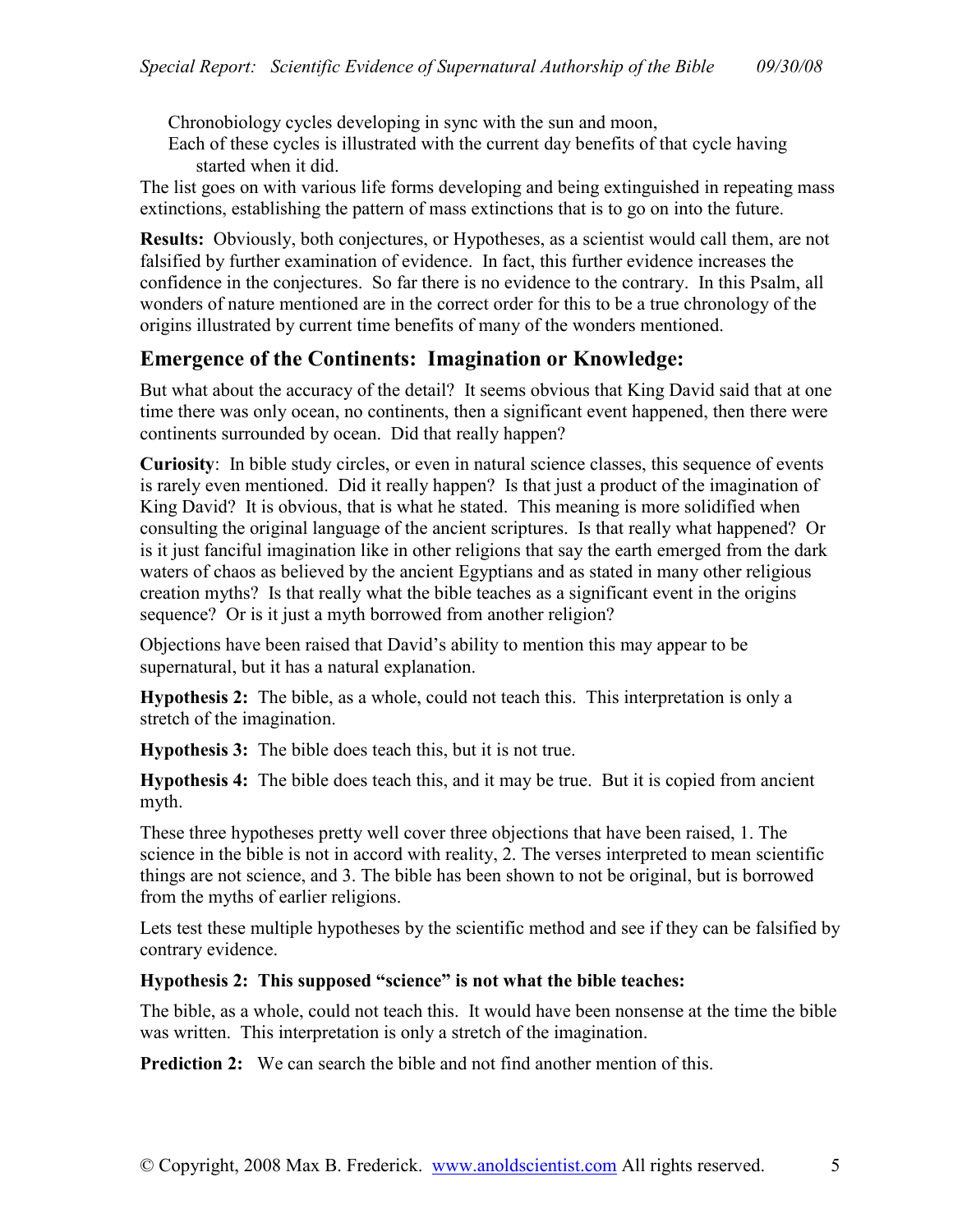**Experiment 2a:** First, lets test the proposition that the bible does not teach this nonsense by checking with influential theologians:

In his commentary, Chuck Smith<sup>8</sup> says, "The psalmist here speaks about the Flood in Noah's time." A. R. Fausset  $9$  says, "These verses rather describe the wonders of the flood than the creation." Matthew Henry<sup>10</sup> One of the more respected theologians, in his commentary, has a different slant on it. He points out the correlation with another verse of scripture in a different bible account of the origins. He links it to, "God said, Let the waters under the heaven be gathered to one place, and let the dry land appear, Gen. 1:9." It is not clear whether Matthew Henry equates this to the flood of Noah, or to some other event, but it is clear that he equates it to a more recent event, and does not recognize it as a significant event in the early history of the development of the planet earth.

So far, the commentary of respected theologians support the conjecture that the bible does not teach what theologians had never heard of. Does this mean that is not what the bible teaches? Or does it reveal the fact that many mainstream theologians do not yet realize the significance of what the Psalmist was saying.

According to the scientific method, no amount of positive evidence proves a hypothesis to be true. A hypothesis cannot be proven true by corroborating evidence. It can only be proven false by evidence to the contrary.

**Experiment 2b:** Continuing to test the idea that the bible does not seem to think the emergence of the continents is a big deal, lets look at the bible itself.

We need go no further than the second verse in the bible. "And the earth was without form, and void; and darkness [was] upon the face of the deep. And the Spirit of God moved upon the face of the waters." Traditionally, according to the "Chaotic Mass" theory, this verse is assumed to refer to a stage of development of the planet earth when it was nothing but a chaotic mass. However, upon closer examination, that cannot be true. The word "void" means non-existent, not just shapeless. The word translated "earth" did not mean the planet earth; rather it was the solid stuff you walk on as opposed to the sea. The word translated, "deep" is in reference to the ocean. Therefore, the proper interpretation for this is a description of the condition of the planet earth when the continents were not formed, when they were covered with the ocean before they emerged to be above sea level. This is the situation that was remedied in the ninth verse of the bible quoted above, "God said, Let the waters under the heaven be gathered to one place, and let the dry land appear."

<sup>10</sup> Henry, Matthew. "Commentary on Psalms 104." . Blue Letter Bible. 1 Mar 1996. 2008. 21 Nov 2008. < http:// www.blueletterbible.org/commentaries/comm\_view.cfm? AuthorID=4&contentID=1227&commInfo=5&topic=Psalms >

 $\overline{a}$ <sup>8</sup> Smith, Chuck. "Study Guide for Psalms." The Word For Today. Blue Letter Bible. 1 Mar 1996. 2008. 21 Nov 2008.

<sup>&</sup>lt; http:// www.blueletterbible.org/commentaries/comm\_view.cfm? AuthorID=1&contentID=587&commInfo=4&topic=Psalms >

<sup>9</sup> Jamieson, Robert; A.R. Fausset; and David Brown. "Commentary on Psalm 104." . Blue Letter Bible. 19 Feb 2000. 2008. 21 Nov 2008.

<sup>&</sup>lt; http:// www.blueletterbible.org/commentaries/comm\_view.cfm?

AuthorID=7&contentID=2465&commInfo=6&topic=Psalms >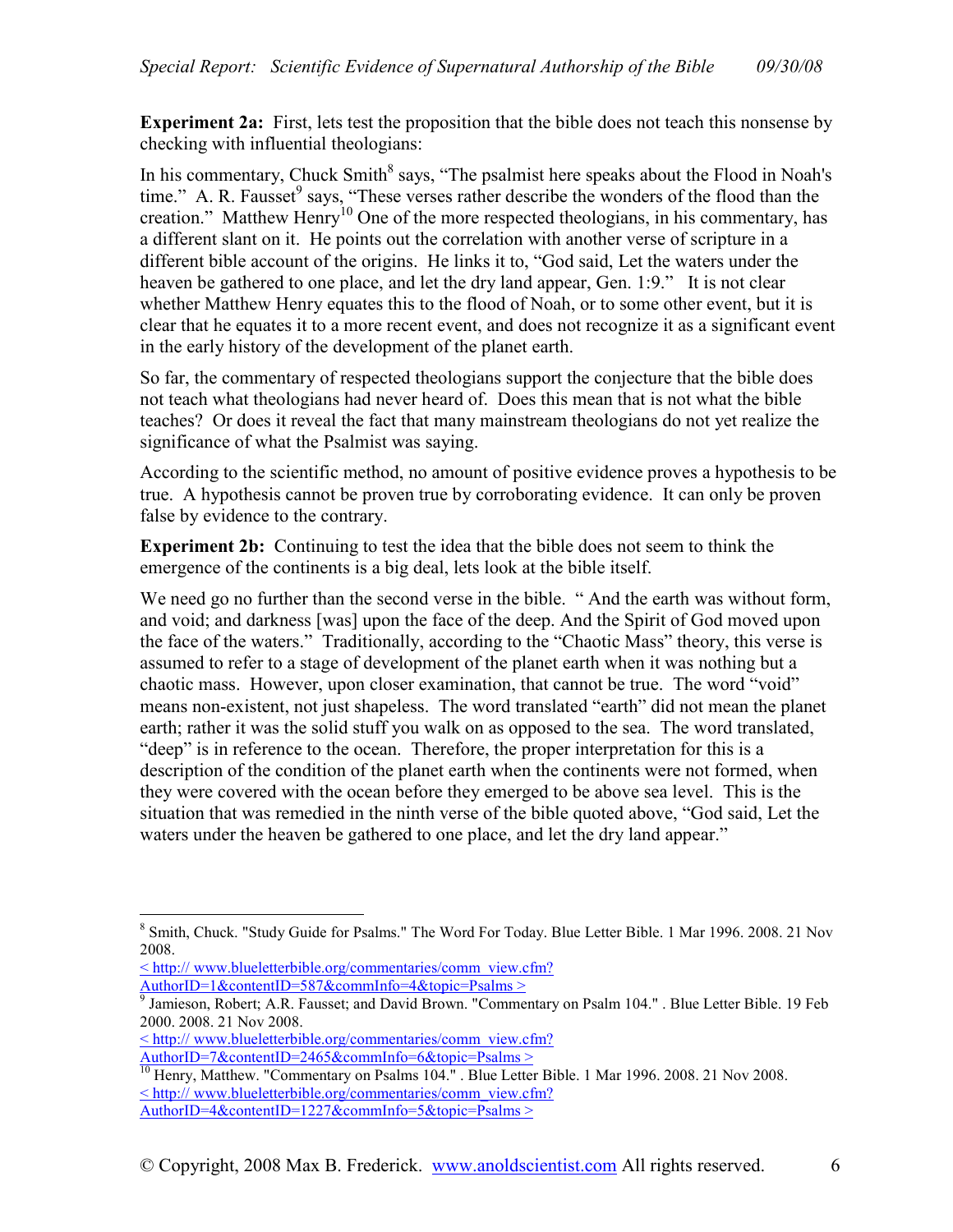Do you think we are straining to make the bible say something it does not? Think again.<sup>11</sup> It is one of the most mentioned events in the creation accounts of the bible.

**Results 2:** Therefore, the first conjecture, "The rest of the bible could not teach this," is proven untrue, falsified by the scientific method of bible study. The bible does in fact teach what that conjecture assumes to be "nonsense."<sup>12</sup>

#### **Hypothesis 3: The "Science" taught in the bible is not reality:**

The bible does teach what may have appeared to be nonsense. But that teaching is no more in accord with reality than most nonsensical imaginings of all the creation myths that human mortals have dreamed up.

**Predictions 3:** When we search the external evidence of physical science, we will find no evidence that any such condition existed nor any evidence that an event such as continents rising from below sea level ever happened.

**Experiment 3:** Conjecture 2 was nullified by experiment 2a and 2b. Now lets do an experiment that may nullify conjecture 3 that the bible does teach this, but it is fiction.

This wonder is mentioned in at least eight of the Creation Accounts of the bible:

-

*God 3: c.* <1500 BC. Introduction to Creation I, Job 38. Events are chronicled from the big bang to the emergence of the continents.

*Moses 1: c. 1446 BC. Everlasting-to-Everlasting, Psalms 90.* The reverse chronology in verse 2, of this account starts just after this event and works back in time to eternity past.

*Peter: c. 64-68 AD. Eternity-to-Eternity, II Peter 3.* Verse 5d of this account mentions this event at the same point in the chronology as the other accounts.

*David 4: c. 1015 BC Before and After Account, Psalms 148.* In the first half of the account, time is in reverse, back from the emergence of the continents. The second half is forward in time from that same event. This wonder is so significant that this account is hinged on it.

*Moses 3: c. 1445 BC. Seven-Day Creation Account, Genesis 1:3-2:3*. "And God said, Let the waters under the sky be gathered together unto one place, and let the dry [land] appear: and it was so. And God called the dry [land] continents; and the gathering together of the waters called he oceans:"

*David 3: c. 1015 BC Chronological Order of Creation, Psalms 104*. This accounts mention of the emergence of the continents started this search for other mentions in the bible.

*Job 1, c. <1500 BC. The God Alone Creation Account, Job 9.* This account, written before Genesis, mentions two events with details: The Creation of the Universe, and the Emergence of the Continents.

 $11$  A most significant natural wonder of the creation chronology as recorded in many of the bible accounts is the emergence of the continents from below sea level of an ocean covered planet. Before that event there was no place for land plants or land animals to have a habitation. Land based ecology did not develop until there was what the Hebrews called 'erets, from which comes the English word, "earth." The 'erets was not the planet earth, rather the dry ground on which we stand, that which sustains land based ecology. In other words, in many instances, 'erets should be translated "continents."

*Moses 2: c. 1445 BC. Introduction to Creation II, Genesis 1:1,2.* In the second verse of the bible, that significant event is used to set the stage for the other creation accounts.

 $12$  Note: This is not universally realized throughout theology circles. More explanation and examples are found in the book, *Eyewitness to the Origins* by Max B. Frederick. (ISBN 9780615247687) A link to that book can be found at www.scienceandthebible.net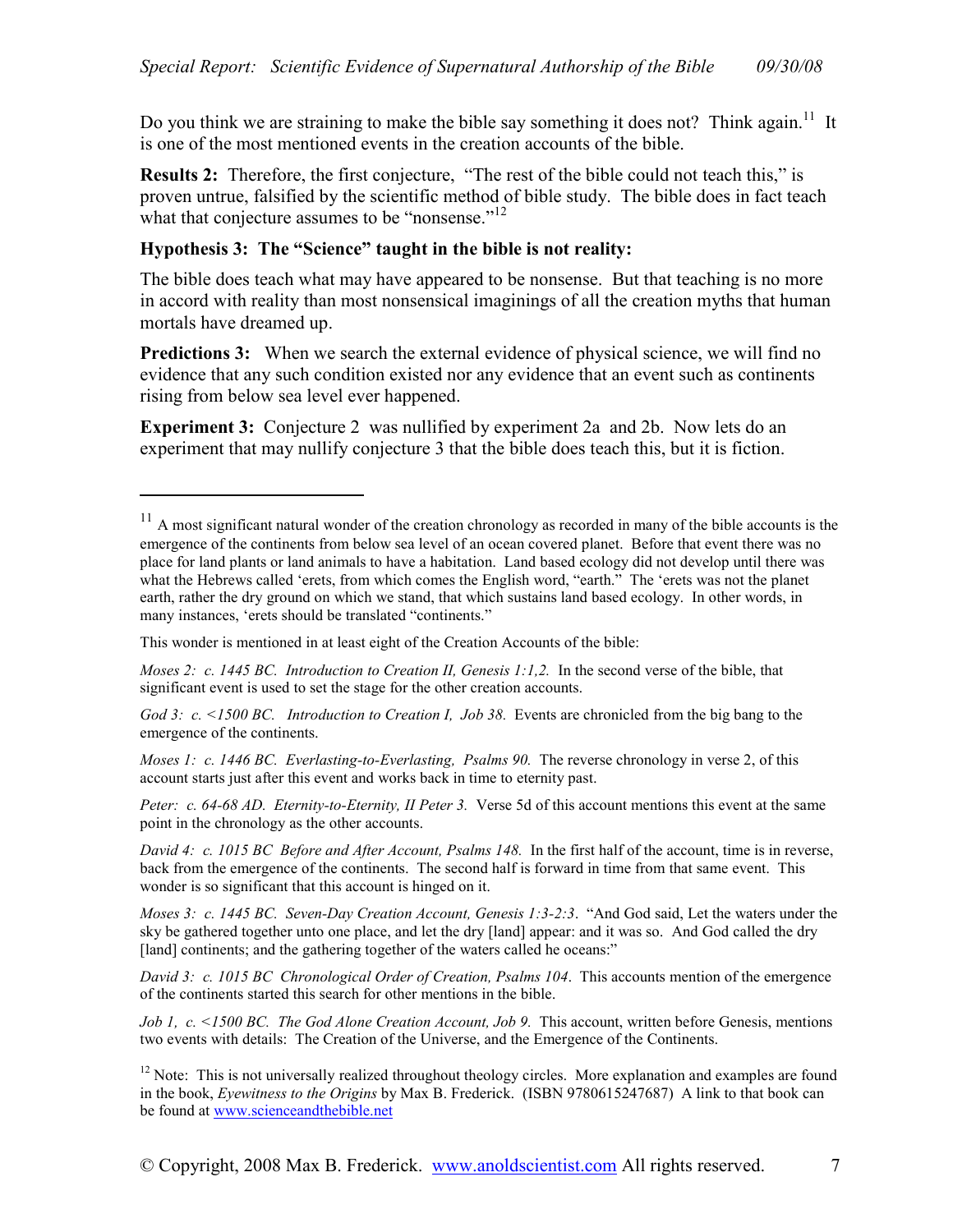The prediction to be tested is that a search of the physical evidence will reveal no indication such condition or event ever existed.

The test is to search the literature for physical evidence to the contrary of the prediction.

That search reveals the following:

It appears to be commonly accepted by earth scientists of today that there was a period of time in the far past of the history of the development of the planet earth, during the Hadean Eon, in which the planet earth was covered with ocean and without continents. Even now, it is yet unclear to whom to give credit for that particular discovery; it appears to be of recent history. That teaching does not appear in any scientific work that dates back more than a few decades.

The basis given for some to come to that conclusion is the virtual absence of anything except pillow basalt in the earliest rocks of the geologic column. Pillow basalt is unique in its formation in that it is formed under water when hot melted lava is rapidly cooled by water, and forms pillow shaped blobs. Those blobs have a thin shell of cooled, solidified crust, but are still liquid or soft inside. When those blobs fall to rest on the bottom of the body of water in which they are formed, they tend to conform to the bottom assuming the appearance of a random pile of pillows made of basalt.

References to that ancient ocean are common in discussions of theories of spontaneous generation in the search for the origin of life. However, it appears to be one of those things commonly accepted, but to which no particular scientist is given credit for discovering. At least, no big deal has been made of giving anyone credit for that discovery.

Even so, the emergence of the continents from below sea level of an ocean covered planet earth is a most significant event in earth science. The recording of events in the geologic column did not start until the crust of the earth cooled sufficiently for there to accumulate an ocean in which layers of rock could accumulate. This initial recording indicates this most significant event. One of the earliest events recorded in the geologic column is the emergence of the continents. The geologic column records events from just before the emergence of the continents forward. Information from that event backward in time is obtained from observations of the cosmos.

**Results 3:** Both the bible and the physical evidence indicate this wonder of nature is not a fiction. Therefore, Conjecture 2 is falsified by the finding of what was predicted by that conjecture to be unfindable.

### **Hypothesis 4: Supposed "science" in the bible is just recycled myth:**

- A. Psalms 104 really does teach that:
	- 1.) There was a time when were no continents and,
	- 2.) The entire planet earth was covered with ocean and,
	- 3.) In a significant event, the continents emerged to be above sea level and,
	- 4.) After this occurred, mountains rose and valleys fell to be in equilibrium and,
	- 5.) Continents have remained above sea level ever since that time.
- B. That teaching is in accord with reality verified by evidence from modern discovery.

D. But this is not evidence of a supernatural bible because the source for Psalm 104 has been found to be an ancient prayer, known as Akenaten's, "The Hymn to the Sun," from an earlier religion.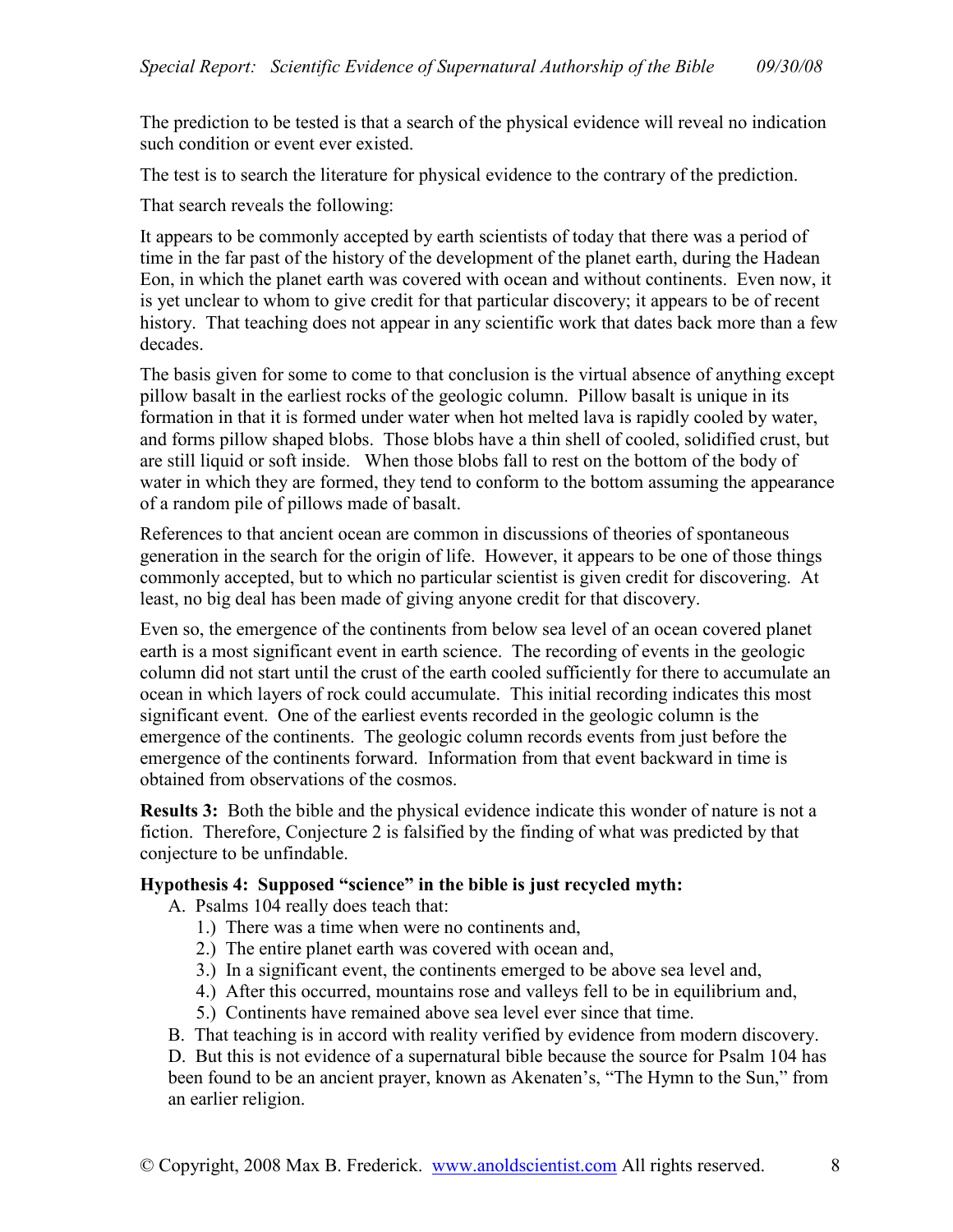**Predictions 4:** When we search ancient mythology concerning the origins, we will discover other ancient religions believed the earth emerged from some body of water, and there is a myth touted to be the origin of Psalm 104, and that ancient myth predates Psalm 104, and that myth includes all the above events in the context of all the above.

**Experiment 4:** A search of ancient mythology reveals other ancient religions believed the earth emerged from some body of water. A Wikipedia<sup>13</sup> article on Creation Myths summarizes the many myths listed in the article with, "Many creation myths share broadly similar themes. Common motifs include …land emerging from an infinite and timeless ocean;…" Of particular interest is the ancient Egyptian mythology. An ancient myth is commonly<sup>14</sup> quoted as saying something like, "In the beginning, the universe was filled with the dark waters of chaos. One day, a hill rose up out of the waters…"

Clearly this indicates there is no ancient myth that puts the emergence of the continents in the same context, explaining that the ocean came into existence to cover a mantle that was previously designed to become the foundation of the continents.

Several references assume it is a foregone conclusion that an ancient prayer, known as Akhenaten's, "The Hymn to the Sun," is the prior source for Psalms 104. Typical is a statement by Paul Innard<sup>15</sup>, "Psalm 104 for example [is] almost identical to prayer from Akhenaten's time." Others cite the lack of similarity<sup>16</sup> to question if it was really copied, rather Akhenaten may have obtained these kinds of statements from the Hebrews who once lived in Egypt, and included them in his hymn.

However, all of the chronology clues that make Psalms 104 so important, are missing in Akenaten's, "The Hymn to the Sun.<sup>17</sup>" Akhenaten's hymn contains none of the information in the first nineteen verses of Psalms 104. All of the above items under test occurred in the first nine verses of Psalms 104. This is more significant than any similarities, as missing information cannot be copied.

**Result 4:** This hypothesis is falsified by the finding that supposed source contains none of the information under test. Some tests of experiment 4 do in fact validate some confirmatory evidence indicating the conjecture is possibly true, but the scientific method does not allow positive evidence to prove a hypothesis to be true, but does allow negative evidence to falsify that hypothesis. Therefore, this hypothesis is also false.

### **If Not from Natural Sources, Then from Where?**

An even greater curiosity is recognized:

<sup>&</sup>lt;u>.</u> <sup>13</sup> Creation myth, http://en.wikipedia.org/w/index.php?title=Creation\_myth&oldid=252896489 (last visited Nov. 22, 2008).

<sup>&</sup>lt;sup>14</sup> However, none of the references I found referenced an original source.

<sup>&</sup>lt;sup>15</sup> http://egyptologist.org/discus/messages/11/3012.html?1023791739 (spelling and grammar corrected)

<sup>&</sup>lt;sup>16</sup> http://www.bible.ca/islam/islam-polytheism-pharaoh-akhenaton.htm " Note: Desperate bible skeptics suggest David plagiarized Akhenaten's hymn when he wrote Psalm 104 of the Bible. However the similarity is remote and not impressive, especially in light of the fact that Ps 104 doesn't even contain monotheistic statements like " O thou sole god, whose power no other possesses." In the very unlikely case that anyone copied, it would be Akhenaten who heard these kinds of statements from the Jews who once lived in Egypt. Perhaps David was recording an ancient Jewish Song that Pharaoh Akhenaten was familiar with and copied. However, our view is that the similarity between the two is so insignificant, that no one copied from anyone. After all, Akhenaten is praising the "sun god" while David is praising the God who created the sun.

<sup>&</sup>lt;sup>17</sup> http://www.seanet.com/~realistic/psalm104.html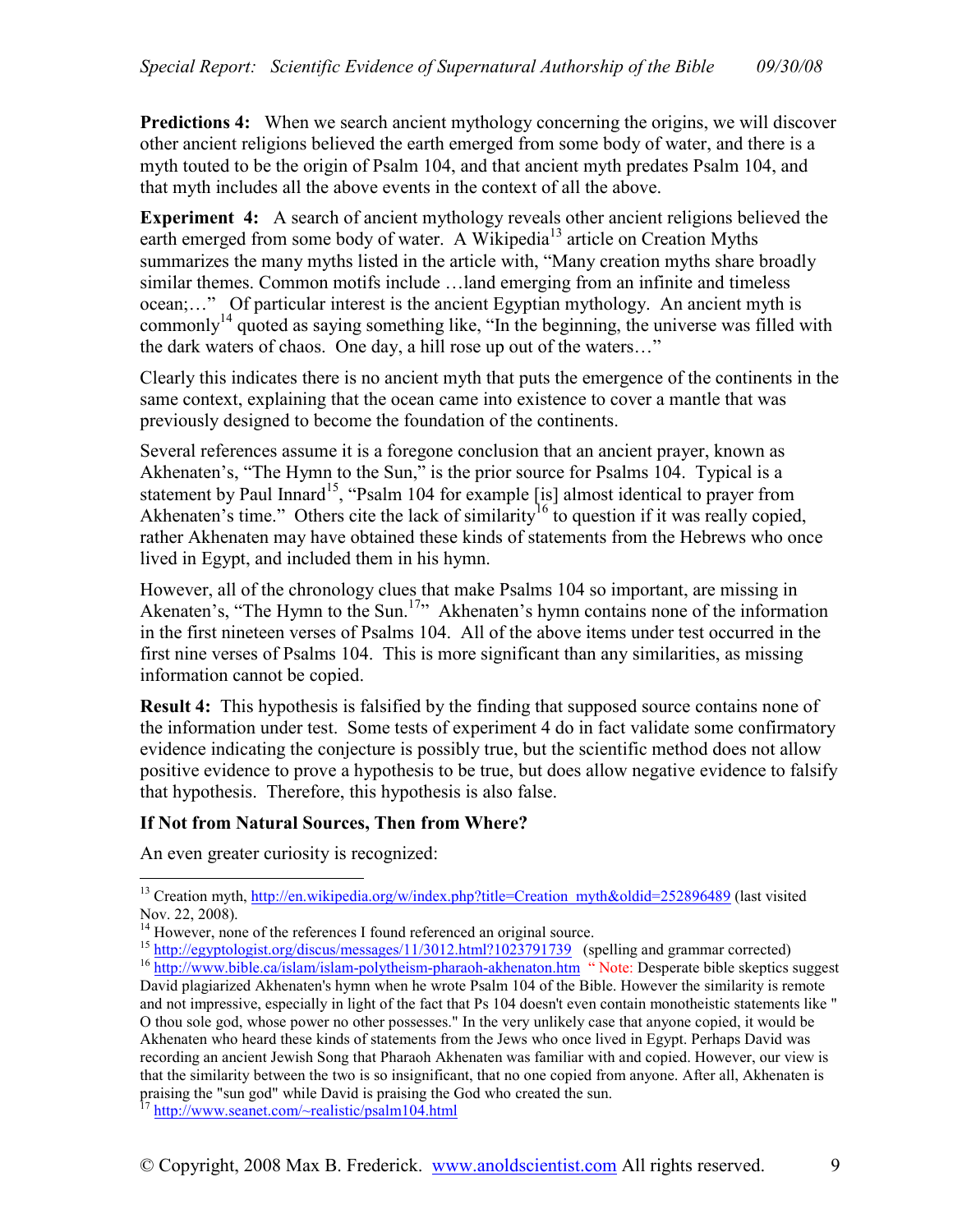**Curiosity**: There is a problem with the source of this information. All of these wonders of nature that are mentioned occurred before there was any human in existence to witness them.

How could King David know this stuff to mention it? No human eyewitness was alive when it happened. Modern science had not yet discovered this information. Is it supernatural?

Or is there an alternate rational explanation for the source of this information.

The theory that previous ancient religious myths were the source of this information has been nullified on two counts: Human inventiveness has been demonstrated to always result in the error of making up non reality when faced with a challenge that is orders of magnitude less complex. All existing myth that has been offered has fallen short of containing similar information by several orders of magnitude.

The amazement is not in the casual mention of something that could be construed to be a wonder of nature, but in the fact that so many of them are mentioned, and even more amazing, is the chronology clues that put them in the exact order that is in accord with reality and that order could not have been known from any natural source.

No ancient religion, no myth, no imagination of the human mind not even any modern day man made religion has ever come up with even a fraction of the magnitude of true information when it could not have been known from some natural source.

This gives rise to one more conjecture or hypothesis: Maybe King David understood what earlier written books of the bible said concerning this subject. Maybe this information is unique to the ancient scriptures of the bible

## **Hypothesis 5: Ability of Bible to Mention Wonders with Such Detail is Beyond Natural.**

- A. A comprehensive combination of all the bible creation accounts concurs with Psalm 104 in the following sequence:
	- 1.) There was a time when were no continents and,
	- 2.) The entire planet earth was covered with ocean and,
	- 3.) In a significant event, the continents emerged to be above sea level and,
	- 4.) Continents have remained above sea level ever since that time and,
	- 5.) After this occurred, mountains rose and valleys fell to be in equilibrium and,
	- 6.) Items 1 through 5 above occurred after these items occurred in this order:
		- a.) The universe was in a condition of expanding
		- b.) The planet earth developed with an outer "mantle" layer that later would become the "foundation for the continents"
		- c.) That mantle layer was then covered by the oceans

("oceans" in the singular because it was continuous.),

and that sequence is in the proper chronology among many other similar sequences.

- **B** That bible teaching is in accord with reality verified by evidence from modern discovery,
- C. No reasonable natural source for this information existed at the time it was written and,

D. The accuracy and quantity of chronology and detail in that comprehensive combination of all the creation accounts of the bible is orders of magnitude greater than that demonstrated by any known man made religion.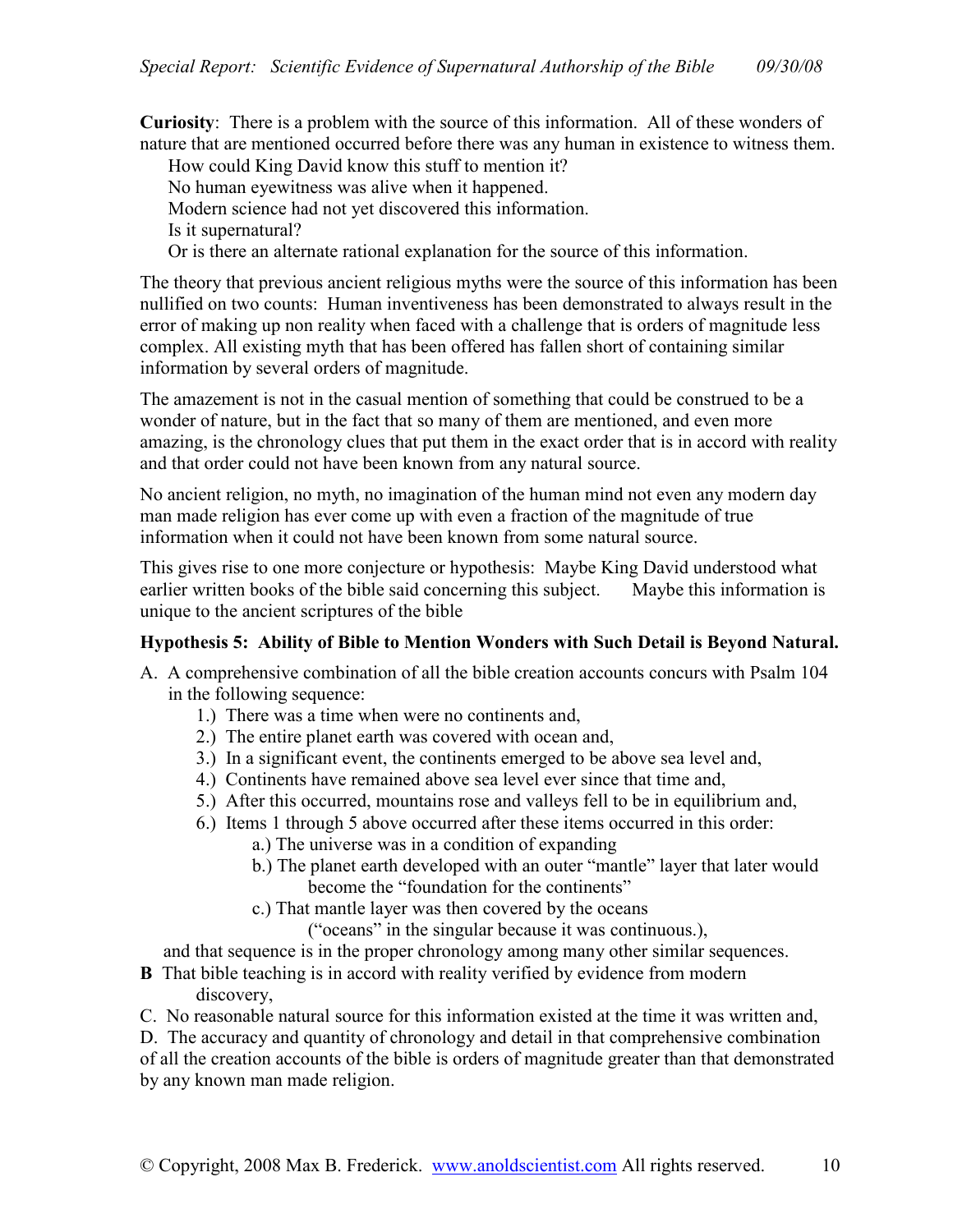E. That magnitude of that information, combined with the lack of natural source for that information, lends credibility to the claim that information is from a supernatural source.

**Predictions 5a:** When all the creation accounts of the bible that contain chronological clues are combined the result is a comprehensive chronology of events and details that verify the above teaching. No legitimate discrepancy to this teaching is found in the bible.

**Predictions 5b:** The proposition that this teaching is not in accord with reality is nullified by the experiment that nullified Conjecture 3.

**Predictions 5c:** A search of ancient myths will find no myth that mentions wonders of nature with the correctness of detail that is mentioned in the bible. These bible details will be more in accord with reality than the details of any ancient myth, thus discrediting the notion that this a myth borrowed from another religion, and raising the credibility of the bible above that of ancient myth.

**Results:** With all hypotheses of a natural source for the information concerning origins found in the bible, nullified, proven false, short of another hypothesis arising, the existence of the information actually found in the bible is almost in the category of an n unexplainable miracle. That is almost scientific proof that the bible does not exist. But we know that it exists, and that it pre-existed all known natural sources for this information.

How many ways are there to say it? The existence of the information in the bible concerning the origins, combined with the lack of natural source for that information, is scientific evidence of supernatural authorship.

**Curiosity:** Remember the mention, on the second page of this report, of some religious sounding unscientific blather? That is another curiosity worth investigating.

**One More Hypothesis:** When nonsensical religious blather is found sandwiched in this sequence of mentions of natural wonders, it may be the mention of another wonder that was not yet discovered or recognized by modern science when the translation was made. Maybe it is clearer in the original language, and the translators did not understand what David was talking about, so they just did a mechanical translation with religious sounding embellishment.

**Prediction:** If we consult the original language of those verses, that might reveal another wonder of nature, pre-recorded in the bible before its discovery by modern science.

**Prediction:** If another wonder of nature were found, it would have to be something that occurred, or was present, during that era of time between the beginning of the expansion of the universe, and the forming of the outer mantle layer of the planet earth.

Both of these predictions are demonstrated to be correct. The science predicted by that religious sounding unscientific blather has been discovered. The translators of the bible were totally ignorant of it. They did as good as could be expected in rendering it as they did. To continue this report would make it unbearably long. That is why the book, *Eyewitness to the Origins* is nearly five hundred pages long.

"*The accuracy of detail in the wonders of nature mentioned in the ancient scriptures indicates there was an eyewitness observer to events that occurred before humans existed. This accuracy of detail combined with the impossibility of any natural source for that*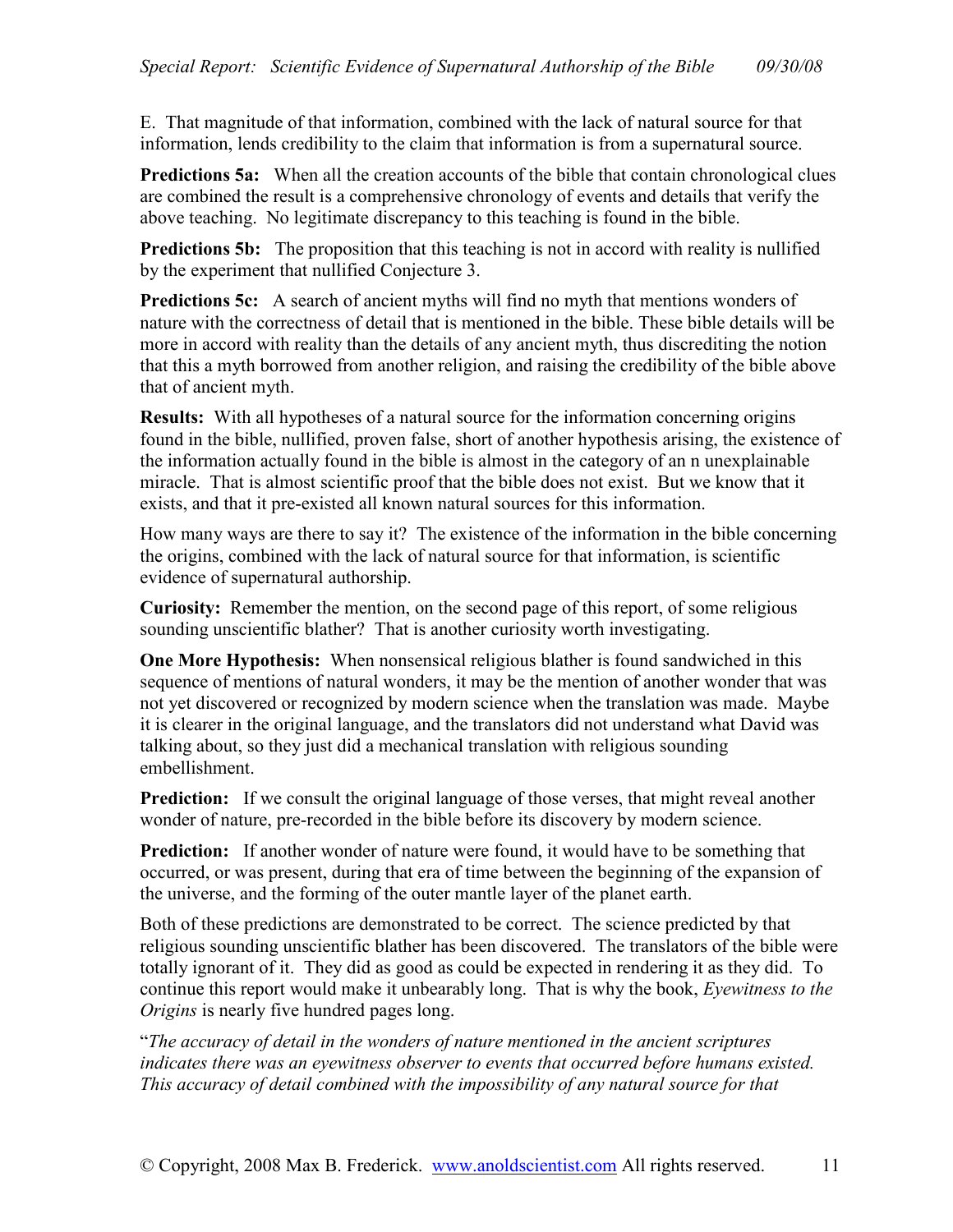*information, is scientific evidence that the bible is not a product of the ingenuity of man and his myths*."

This special report gives only a fraction of the evidence derived from Psalms 104. And Psalms 104 is just one of many creation accounts analyzed in the book *Eyewitness to the Origins,* by Max B. Frederick. (ISBN 9780615247687) A link to read about and purchase that book can be found at www.scienceandthebible.net

The following table and commentary are copied from the analysis of Psalms 104, pages 349- 355 of *Eyewitness to the Origins*.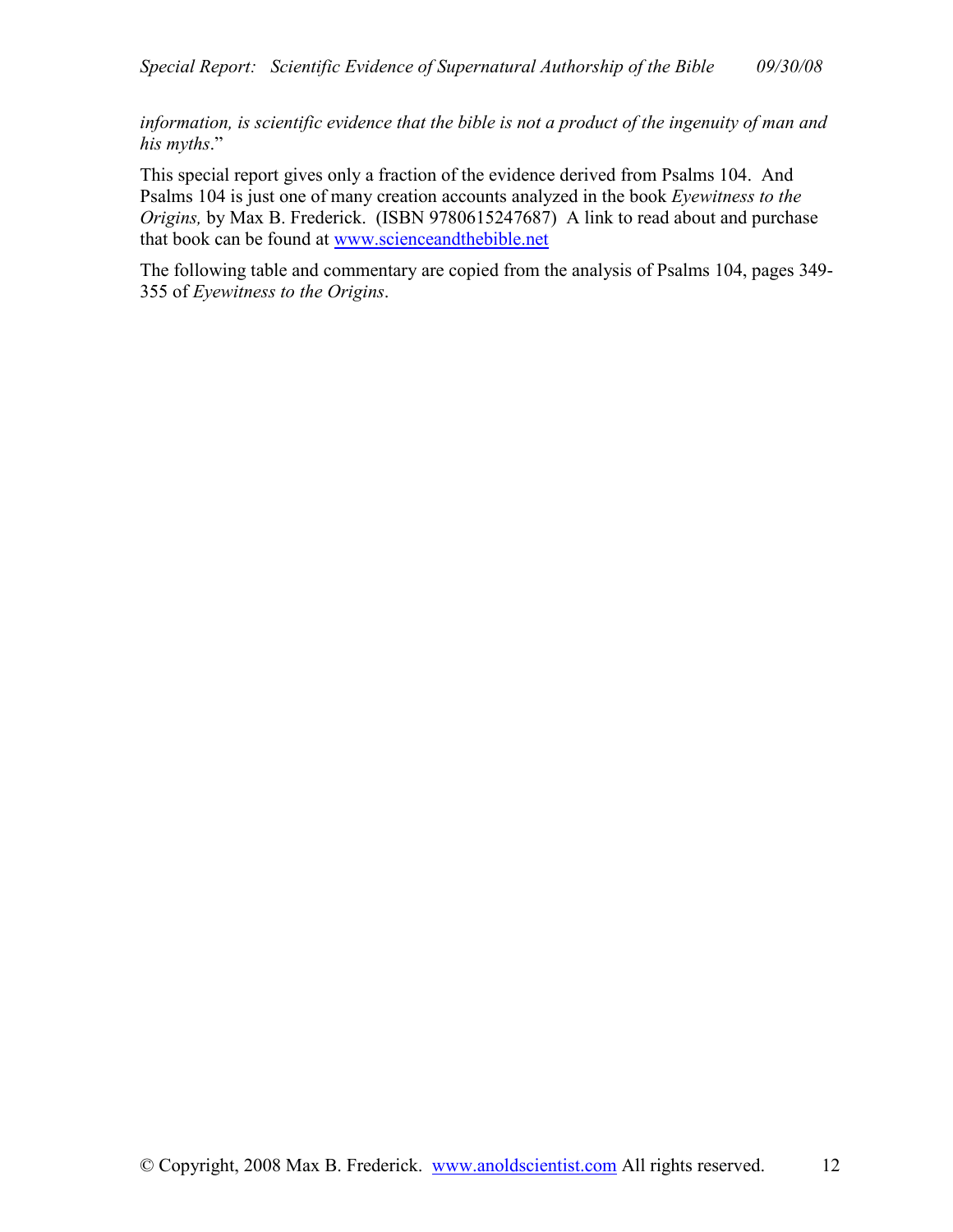## **Contribution of Psalms 104 to Whole Bible Combined Chronology/Detail: Verse Detail Nr. Detail Description**

|                 | 1.0.                                                              | <b>Eon of Eternity Past</b>                                                                   |  |  |  |  |
|-----------------|-------------------------------------------------------------------|-----------------------------------------------------------------------------------------------|--|--|--|--|
|                 | 1.0.0                                                             | <b>Eternity Past Existed</b>                                                                  |  |  |  |  |
| 1b              | 1.0.03                                                            | Something (God) existed in the absence of the universe [Intelligence, Wisdom, and Power]      |  |  |  |  |
|                 | 1.1.0                                                             | <b>Conditions Were Set Up to Start Universe</b>                                               |  |  |  |  |
| 2a              | 1.1.0.1                                                           | That Something (God) caused the Universe [Everything] to come into existence                  |  |  |  |  |
|                 | 2.0.                                                              | <b>Eon of Early Development</b>                                                               |  |  |  |  |
|                 | 2.1.                                                              | <b>The Universe Formed - The Heavens</b>                                                      |  |  |  |  |
| 2b              | 2.1.03.                                                           | Light was one of the first things to come into existence (Light existed from the "beginning") |  |  |  |  |
| 2 <sub>b</sub>  | 2.1.03.1.<br>Light had a beginning. It has not existed forever.   |                                                                                               |  |  |  |  |
|                 | 2.2.<br>The Expansion of the Universe                             |                                                                                               |  |  |  |  |
| $_{2c}$         | 2.2.1                                                             | Then there was the expansion of the universe.                                                 |  |  |  |  |
| 2d              | 2.2.2                                                             | Then water became abundant in outer space                                                     |  |  |  |  |
| 2d              | 2.2.3.                                                            | Then stars came into existence                                                                |  |  |  |  |
| 2d              | 2.2.4.                                                            | Then the Sun came into existence                                                              |  |  |  |  |
|                 | 2.3.                                                              | <b>The Development of the Solar System - The Chambers of the South</b>                        |  |  |  |  |
| 3a              | 2.3.1.                                                            | Then the solar system developed                                                               |  |  |  |  |
| 3a              | 2.3.11.                                                           | The earth and other planets developed.                                                        |  |  |  |  |
| 3a              | 2.3.12.                                                           | The planets are chambers for storage of water to moderate the cycle                           |  |  |  |  |
| 3b              | 2.3.13.                                                           | Water had accumulated in solar system                                                         |  |  |  |  |
| 3c              | 2.3.2.                                                            | Then hydrologic cycle (water cycle) developed in outer space of the solar system.             |  |  |  |  |
| 3d              | 2.3.23.                                                           | Water carried in by small comets                                                              |  |  |  |  |
| 3e              | 2.3.24.                                                           | Solar winds existed in solar system                                                           |  |  |  |  |
| 3e,4a           | 2.3.24.1.                                                         | Water carried out by solar winds.                                                             |  |  |  |  |
| 4b              | 2.3.24.2.<br>Visible glow is a characteristic of solar winds      |                                                                                               |  |  |  |  |
|                 | 2.4.<br>The Development of the Planet Earth                       |                                                                                               |  |  |  |  |
| 5a              | 2.4.1                                                             | Then planet earth developed with molten magma surface (mantle.)                               |  |  |  |  |
| 5b              | 2.4.1.1                                                           | Mantle Planned to support the earth (continents.)                                             |  |  |  |  |
| 5b              | 2.4.12                                                            | Mantle Engineered to support the earth (continents)                                           |  |  |  |  |
| 5b              | 2.4.13                                                            | Molten mantle develops, to support the earth (continents) (the "molten support" (pillars))    |  |  |  |  |
| 5b              | 2.4.14                                                            | Solidified Mantle is to become the ocean floor                                                |  |  |  |  |
| 5b              | 2.4.15                                                            | Held in place by gravity/density (floatation)                                                 |  |  |  |  |
|                 | 2.6.                                                              | The Development of the Oceans - The Deep                                                      |  |  |  |  |
| 6a              | 2.6.2                                                             | Then the earth was covered by the oceans,                                                     |  |  |  |  |
| 6a              | 2.6.21.                                                           | Solidified mantle became ocean floor                                                          |  |  |  |  |
| 6b              | 2.6.24.<br>No continents existed at this time.                    |                                                                                               |  |  |  |  |
|                 | Eon of Preparation For Complex Life / Ecology - The World<br>3.0. |                                                                                               |  |  |  |  |
|                 | 3.1.                                                              | <b>The Emergence of the Continents - The Earth (Land)</b>                                     |  |  |  |  |
| 7a,7c           | 3.1.1.                                                            | Then catastrophic event(s) occurred (Mantle overturn event(s))                                |  |  |  |  |
| 7b,7d           | 3.1.2                                                             | Then Continents began to emerge                                                               |  |  |  |  |
| 8a              | 3.1.51                                                            | Mountains rose supported by floating on molten mantle (Isostatic Rebound)                     |  |  |  |  |
| 8b              | 3.1.52.                                                           | Valleys fell                                                                                  |  |  |  |  |
| 8c              | 3.1.5.3                                                           | Isostatic balance developed                                                                   |  |  |  |  |
|                 | 3.2.                                                              | <b>Cycles of Nature Established as the Basis of Enduring Ecology</b>                          |  |  |  |  |
| 9а              | 3.2.0.1                                                           | Then An era of equilibrium followed continent gathering and mountain building                 |  |  |  |  |
|                 | 3.2.1.                                                            | Lithologic Cycle - Periodic Mountain Building and Eroding                                     |  |  |  |  |
| 9b              | 3.2.1.1                                                           | Established continent maintaining mechanism (Lithologic Cycle)                                |  |  |  |  |
|                 | 3.2.2.                                                            | Hydrologic Cycle - Evaporation/Condensation Transportation of Water                           |  |  |  |  |
| 10              | 3.2.2.                                                            | Then The hydrologic cycle developed.                                                          |  |  |  |  |
| 11,12           | 3.2.2.2                                                           | Hydrologic Cycle for purpose of sustaining life                                               |  |  |  |  |
| 13a             | 3.2.23                                                            | Sustained by water from the chambers. (incoming cosmic water)                                 |  |  |  |  |
| 13a             | 3.2.2.4                                                           | Hydrologic Cycle maintained for Future Time                                                   |  |  |  |  |
| 13 <sub>b</sub> | 3.2.22.                                                           | Earth ready for life to begin,                                                                |  |  |  |  |
| 14a             | 3.2.3.                                                            | Then Life begins on earth                                                                     |  |  |  |  |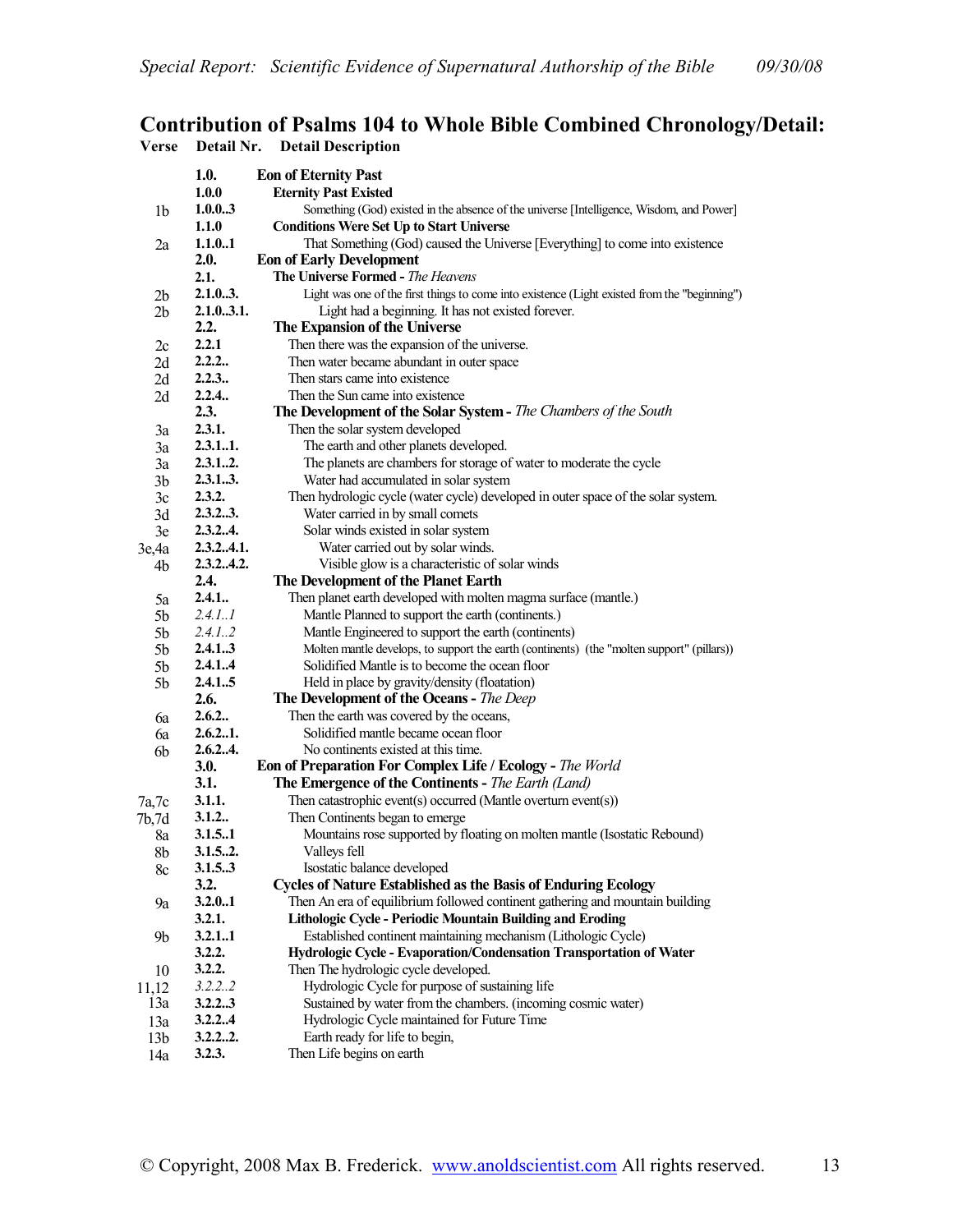# **Contribution of Psalms 104 to Whole Bible Combined Chronology/Detail: (continued)**

| <b>Verse</b>    | Detail Nr.                                                                | <b>Detail Description</b>                                                                       |  |
|-----------------|---------------------------------------------------------------------------|-------------------------------------------------------------------------------------------------|--|
|                 | 3.2.4.                                                                    | Carbon Dioxide/Hydrocarbon Cycle-Food chain                                                     |  |
| 14b, 14d        | 3.2.4.1                                                                   | Photosynthesis (Carbon Dioxide/Hydrocarbon cycle) developed                                     |  |
| 14c, 14e        | 3.2.4.2                                                                   | Photosynthesis becomes the basis of the food chain                                              |  |
| 14f             | 3.2.44                                                                    | Food Chain begins                                                                               |  |
| 15              | 3.2.44.1                                                                  | Ultimate purpose of food chain is for sustaining human life.                                    |  |
|                 | Reproduction Cycle-Biogenesis<br>3.2.5.                                   |                                                                                                 |  |
| 16,17,18        | 3.2.5.1                                                                   | Then Life became abundant on earth                                                              |  |
| 16              | 3.2.51.1.                                                                 | Plant biogenesis developed                                                                      |  |
| 17,18           | 3.2.51.2.                                                                 | Animal biogenesis developed                                                                     |  |
| $19-23$         | 3.2.6.                                                                    | Chronobiology Cycles-Chronobiology Rhythms                                                      |  |
| 19a             | 3.2.6.1.                                                                  | Lunar Cycle for Seasons                                                                         |  |
| $19b - 23$      | 3.2.6.2.                                                                  | Circadian/Annual Cycles (Day/Night/Seasonal Patterns of Life Forms)                             |  |
| 21              | 3.2.7.                                                                    | Food chain (Carbon Dioxide/Hydrocarbon cycle) fully developed                                   |  |
|                 | 4.0.<br><b>Eon of Complex Life Forms</b>                                  |                                                                                                 |  |
|                 | 4.1.                                                                      | Peak of Habitability Sustained Ecology of Global Warming                                        |  |
| 24-28           | 4.1.1.                                                                    | Era of sustained ecology.                                                                       |  |
| 25a             | 4.1.11.                                                                   | The sea swarms with living creatures.                                                           |  |
| (16)            | 4.1.2.                                                                    | Then Plants with seeds developed.                                                               |  |
| 25 <sub>b</sub> | 4.1.3.                                                                    | Era of Megafauna (Monsters)                                                                     |  |
| 26              | 4.1.33.                                                                   | Sea monsters (Leviathan) thrive                                                                 |  |
| (17)            | 4.1.34.                                                                   | First birds developed                                                                           |  |
| 27,28           | 4.1.36.                                                                   | Ecology continues                                                                               |  |
|                 | 4.2.<br><b>Major Mass Extinction (Cretaceous/Cenozoic Boundary Event)</b> |                                                                                                 |  |
| 29              | 4.2.1.                                                                    | Major Mass extinction (Mantle turnover event Lithologic Cycle Turnover with extinction)         |  |
| 29a             | 4.2.13.                                                                   | Darkness (debris in atmosphere)                                                                 |  |
| 29 <sub>b</sub> | 4.2.14.                                                                   | Breakup of continents (Mantle overturn event?)                                                  |  |
| 29c             | 4.2.15.                                                                   | Great flood (breath taken away)                                                                 |  |
| 29d             | 4.2.16.                                                                   | Extinction (death/dust)                                                                         |  |
|                 | 4.3.                                                                      | Ecology Restored, less Global Warming, Rise of Mammals                                          |  |
|                 | 4.3.1.                                                                    | Restoration of ecology - Renewest the face of the earth                                         |  |
| 30a             | 4.3.11.                                                                   | New life forms Cycle Of Extinction & Renewal (Punctuated Equilibrium).                          |  |
| 30 <sub>b</sub> | 4.3.12.                                                                   | Spread over continents The far past of recent life.                                             |  |
| 31a             | 4.3.2.                                                                    | Era of sustained (renewed) ecology.                                                             |  |
| (18)            | 4.3.21.                                                                   | Mammals appear                                                                                  |  |
| 31 <sub>b</sub> | 4.3.26.                                                                   | <b>Punctuated Equilibrium Continues</b>                                                         |  |
|                 | 4.4.                                                                      | <b>Another Mass Extinction (Miocene/Pliocene Boundary Event)</b>                                |  |
|                 | 4.4.1.                                                                    | End of Tropical Ecology - End of Garden of Eden                                                 |  |
| 32a             | 4.4.11.                                                                   | Destruction of Habitat/Ecology event                                                            |  |
| 32b             | 4.4.12.                                                                   | Tectonic motion event                                                                           |  |
| 32c             | 4.4.13.                                                                   | Volcanism event                                                                                 |  |
|                 | 4.5.                                                                      | <b>Ecology Restored, Global Cooling</b>                                                         |  |
| 33a             | 4.5.1.                                                                    | Era of restored ecology (Long time passes.)                                                     |  |
| 33 <sub>b</sub> | 4.5.22.<br>4.8.1.                                                         | Long Time Passes. Pleistocene<br>Beginning times/Current Era Boundary                           |  |
| 34              |                                                                           |                                                                                                 |  |
|                 | 4.9.                                                                      | <b>End of Era of Complex Life Forms Event</b>                                                   |  |
| 35a             | 4.9.12<br>5.0.                                                            | A Future Mass Extinction - Great and Terrible Day of the Lord.<br><b>Eon of Eternity Future</b> |  |
|                 | 5.0.0.1.                                                                  | Judgment                                                                                        |  |
| 35 <sub>b</sub> | 5.0.04.                                                                   | Human Existence In Eternity Future.                                                             |  |
| 35c             | 5.0.0.5.                                                                  | God Existence In Eternity Future.                                                               |  |
| 35d             |                                                                           |                                                                                                 |  |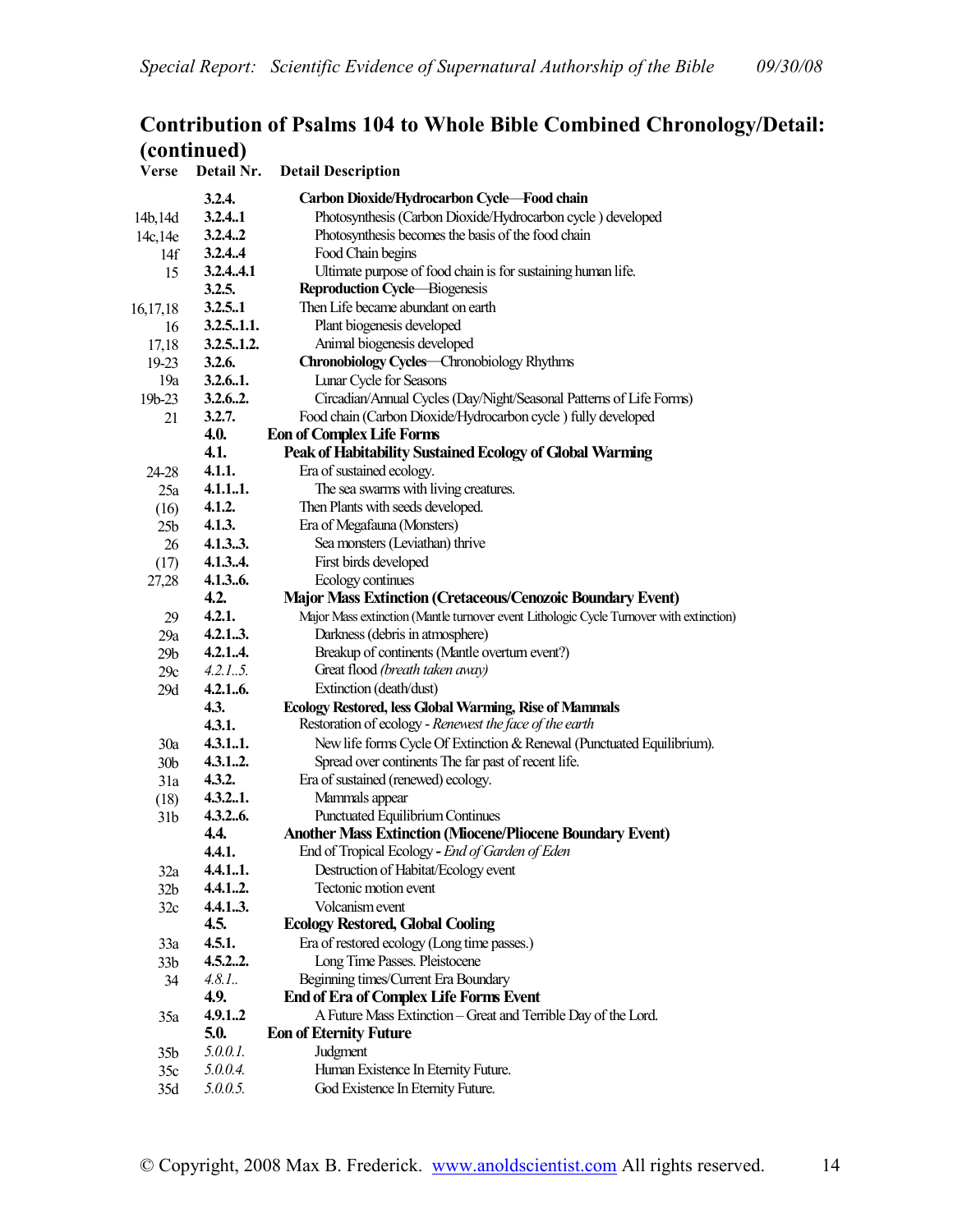# **Verse-by-Verse Commentary on Psalms 104 by The Old Scientist**

*1a Bless the LORD, O my soul. O LORD my God, Thou art very great; thou art clothed with honour and majesty.* 

God existed before light/Eternity Past

### **The Cosmos.**

*2a Who coverest [thyself]* 

God was the cause of light (the universe) coming into existence/Pre-Hadean *2b with light as [with] a garment:* 

Light was one of the first things to come into existence/Pre-Hadean Light had a beginning. It has not existed forever/Pre-Hadean

*2c who stretchest out* 

Then there was the expansion of the universe/Pre-Hadean *2d the heavens* (cosmos) *like a curtain:* 

The heavens (including water as implied by the mention in next verse, and that which is seen: the sun and stars) came into existence after the light and expansion. Water was abundant in outer space/Pre-Hadean The stars came into existence/Pre-Hadean The Sun came into existence/Pre-Hadean

#### **The Water in The Cosmos.**

*3a Who constructs his chambers of heaven (planets)* 

Then the solar system developed/Hadean

The earth and other planets developed/Hadean

The planets are chambers for storage of water to moderate the cycle/Hadean *3b in the waters [of outer space]:* 

Water had accumulated in solar system/Hadean *3c who set up the dark clouds (extraterrestrial water?)* 

Hydrologic cycle (water cycle) developed in outer space of the solar system/Hadean *3d to be his [water] conveyors:* 

Extraterrestrial water carried in /Hadean

Water carried out by solar winds. /Hadean *3f upon the far reaches of the winds [winds of heaven] (Solar Winds)* 

Solar winds existed in solar system/Hadean *4a Who maketh his messengers winds [of heaven];* 

Solar winds are used to transport water/Hadean

*4b his servants a flaming fire:* 

*3e who carries [water]* 

Visible glow is a characteristic of solar winds/Hadean (as in the tail of a comet as water is blown off away from the sun.)

**The Foundation of the Continents (Mantle.) (Beginning of the Geologic Column)**  *5a [Who] laid the foundations of the continents, (liquid mantle)* 

Then planet earth developed molten magma surface (mantle.) /Hadean *5b [that] it (continents) should not be removed for ever.* 

Mantle (molten support or pillars) Designed to support the continents. /Hadean Mantle Engineered to support the continents (earth) develops/Hadean Solidified Mantle is to become the ocean floor/Hadean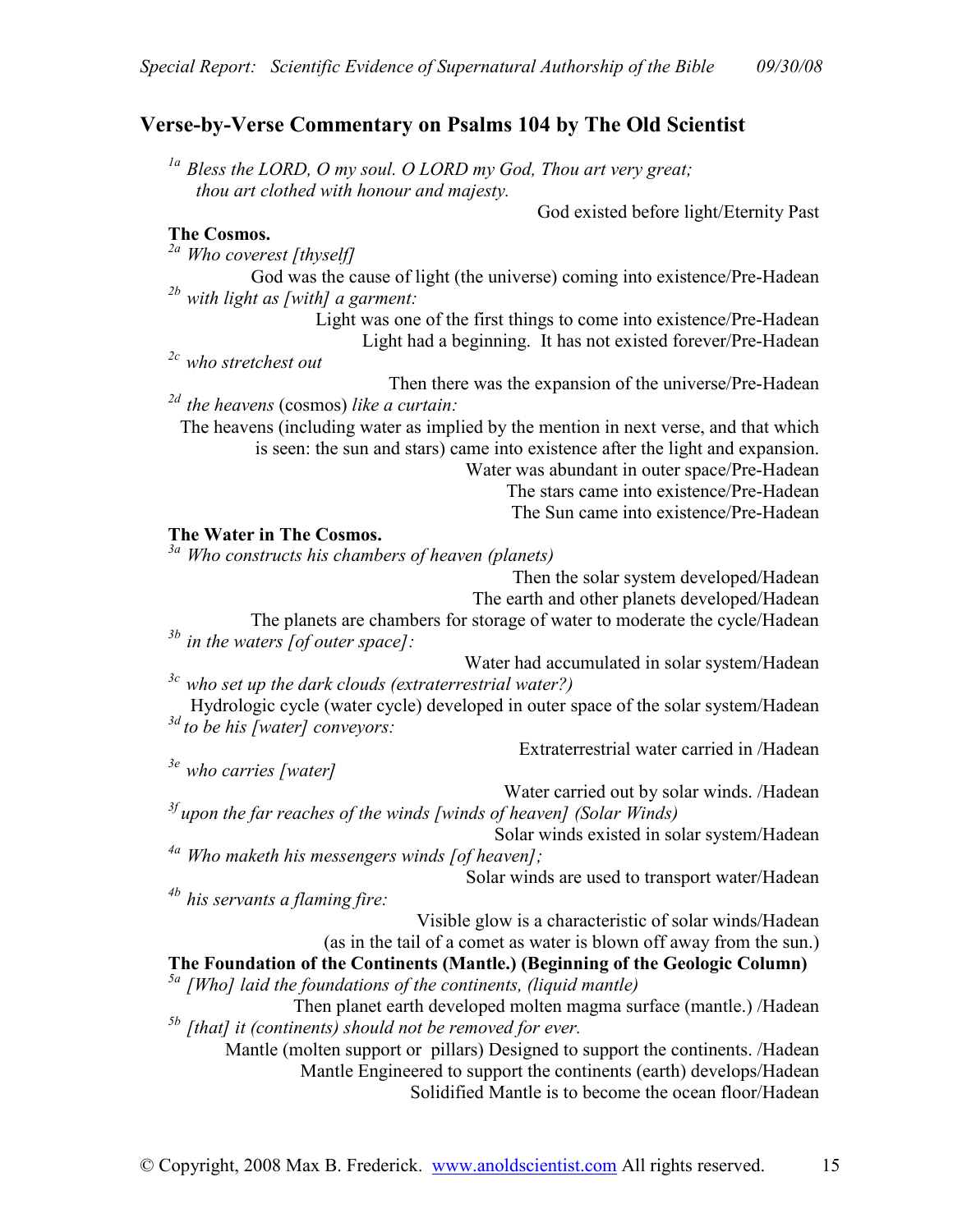Held in place by gravity/density (flotation) /Hadean

#### **The Development of the Early Ocean**

*6a Thou coveredst it (mantle/continents) with the ocean as [with] a garment:* 

After that, the planet earth was covered by the oceans/Hadean

Solidified mantle became ocean floor/Hadean

*6b the waters stood above the mountains.* 

#### **The Emergence of the Continents**

*7a At thy rebuke* 

Then catastrophic event(s) occurred (Mantle overturn event(s?)) /Archaean *7b they(the waters) fled;* 

Continents began to emerge/Archaean

No visible continents existed/Hadean

Then catastrophic event(s) occurred (Mantle overturn event(s?)) /Archaean *7d they(the waters) hasted away.* 

Continents began to emerge/Archaean

## **Equilibrium Established by Isostacy**

*8a The mountains go up,* 

*7c at the voice of thy thunder* 

Mountains rose supported by floating on molten mantle (Isostatic Rebound) /Archaean *8b the valleys go down* 

Valleys fell in Isostatic balance/Archaean

*8c unto the place which thou hast founded for them (where they are in equilibrium).*  Isostatic balance developed/Archaean

#### **The Mechanism Established to Maintain Continents**

*9a Thou hast set a bound that they (the oceans) may not pass over;* 

An era of equilibrium followed continent gathering and mountain building/Archaean *9b that they (the oceans) turn not again to cover the earth.* 

Established continent maintaining mechanism (Lithologic Cycle) /Archaean

## **The Hydrologic Cycle on Earth.**

*<sup>10</sup>He sendeth the springs into the valleys, [which] run among the hills.* 

The hydrologic cycle established. /Archaean *<sup>11</sup>They give drink to every beast of the field: the wild asses quench their thirst.* 

Hydrologic Cycle for purpose of sustaining life/Archaean

*<sup>12</sup>By them shall the fowls of the heaven have their habitation, [which] sing among the branches.* 

Hydrologic Cycle for purpose of sustaining life/Archaean *13a He watereth the hills from his chambers of heaven:* 

Sustained by water from his chambers. (incoming cosmic water) /Archaean Maintains Hydrologic Cycle for Future Time/Archaean *13b the earth is satisfied with the fruit of thy works.* 

Earth ready for life to begin, /Archaean

**The Food Chain.** 

*14a He causeth* 

Life begins on earth/Proterozoic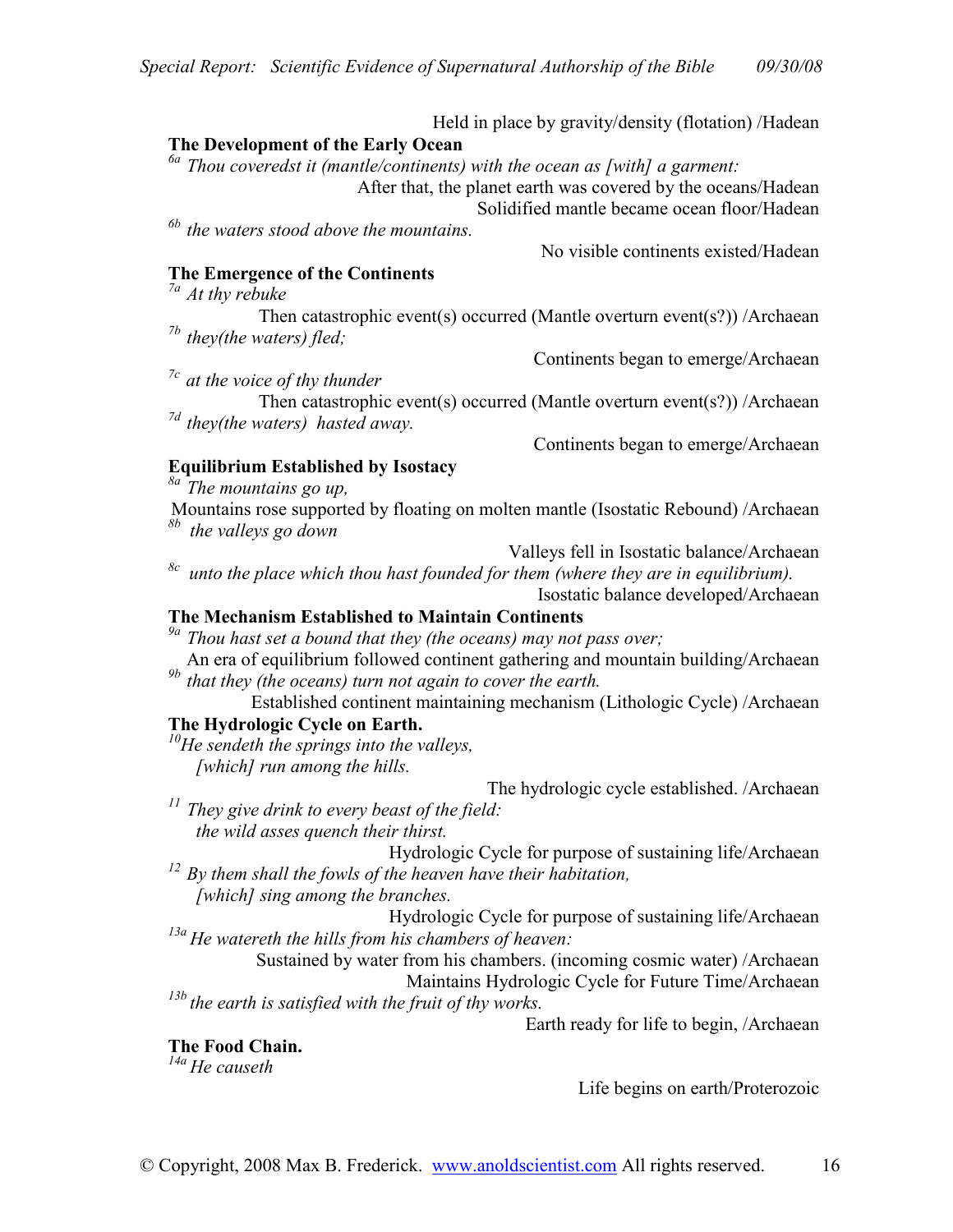Photosynthesis (Carbon Dioxide/Hydrocarbon cycle) developed/Proterozoic *14c to grow for the cattle,*  Photosynthesis becomes the basis of the food chain/Proterozoic *14d and herb*  Photosynthesis (Carbon Dioxide/Hydrocarbon cycle) developed/Proterozoic *14e for the service of man:*  Photosynthesis becomes the basis of the food chain/Proterozoic *14f that he may bring forth food out of the earth;*  Food Chain begins Based on Photosynthesis/Proterozoic *<sup>15</sup>And wine [that] maketh glad the heart of man, [and] oil to make [his] face to shine, and bread [which] strengtheneth man's heart.*  Ultimate purpose of food chain is for sustaining human life. /Proterozoic **The Ecology.**  *<sup>16</sup>The trees of the LORD are full [of sap];* 

*the cedars of Lebanon, which he hath planted;* 

*14b the grass* 

Life became abundant on earth/Cambrian Plant biogenesis developed/Cambrian Plants with seeds developed. /Devonian

*<sup>17</sup>Where the birds make their nests: [as for] the stork, the fir trees [are] her house.* 

Life became abundant on earth/Cambrian Animal biogenesis developed/Cambrian First birds developed/Jurassic

*<sup>18</sup>The high hills [are] a refuge for the wild goats; [and] the rocks for the conies.* 

> Life became abundant on earth/Cambrian Animal biogenesis developed/Cambrian Mammals appear/Paleocene

### **The Rhythms of Life.**

Note, versus 19-23 illustrate the early establishment (intelligent design) of life supporting cycles by mention of their future beneficiaries. It is not to be construed that the foliage, animals, and humans mentioned were present when these cycles were being designed and established.

*19a He appointed the moon for seasons:* 

Lunar Cycle for Seasons/Cambrian

*19b the sun knoweth his going down.* 

Circadian Cycle Day/Night Patterns of Life Forms/Cambrian

*<sup>20</sup>Thou makest darkness, and it is night:* 

*wherein all the beasts of the forest do creep [forth].* 

Circadian Cycle Day/Night Patterns of Life Forms/Cambrian *<sup>21</sup>The young lions roar after their prey, and seek their meat from God.*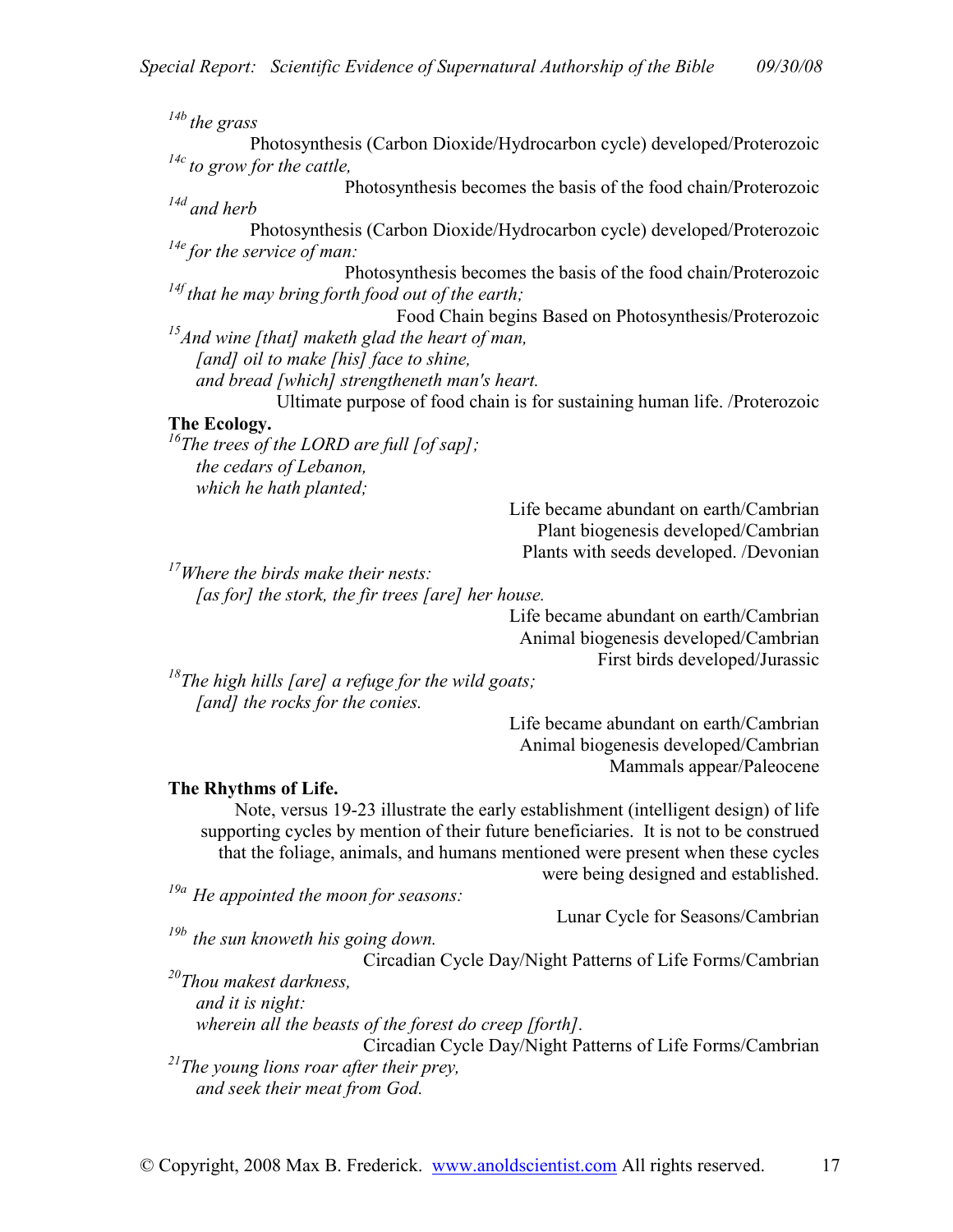| $12$ <sup>22</sup> The sun ariseth,<br>they gather themselves together,                         | Food chain (Carbon Dioxide/Hydrocarbon cycle) fully developed/Paleocene |
|-------------------------------------------------------------------------------------------------|-------------------------------------------------------------------------|
| and lay them down in their dens.                                                                |                                                                         |
|                                                                                                 | Circadian Cycle Day/Night Patterns of Life Forms/Cambrian               |
| <sup>23</sup> Man goeth forth unto his work                                                     |                                                                         |
| and to his labour until the evening.                                                            |                                                                         |
|                                                                                                 | Circadian Cycle Day/Night Patterns of Life Forms/Miocene                |
| The Eon of Complex Life Forms.                                                                  |                                                                         |
| $^{24}O$ LORD, how manifold are thy works!                                                      |                                                                         |
| in wisdom hast thou made them all:                                                              |                                                                         |
| the earth is full of thy riches.                                                                |                                                                         |
|                                                                                                 | Era of sustained ecology/Paleozoic                                      |
| $^{25}$ [So is] this great and wide sea,                                                        |                                                                         |
| wherein [are] things creeping innumerable,                                                      |                                                                         |
| both small and great beasts.                                                                    |                                                                         |
|                                                                                                 | The sea swarms with living creatures. /Ordovician                       |
| <sup>26</sup> There go the ships: [there is] that leviathan,                                    |                                                                         |
| [whom] thou hast made to play therein.                                                          |                                                                         |
|                                                                                                 | Era of Megafauna (Monsters) /Jurassic                                   |
|                                                                                                 | Sea monsters (Leviathan) thrive/Jurassic                                |
| <sup>27</sup> These wait all upon thee;                                                         |                                                                         |
| that thou mayest give [them] their meat in due season.                                          |                                                                         |
|                                                                                                 |                                                                         |
|                                                                                                 | Ecology continues/Mesozoic                                              |
| $28$ [That] thou givest them they gather:                                                       |                                                                         |
| thou openest thine hand, they are filled with good.                                             |                                                                         |
|                                                                                                 | Ecology continues/Mesozoic                                              |
|                                                                                                 |                                                                         |
| <b>Major Mass Extinction.</b>                                                                   | <b>Cretaceous/Cenozoic (Kt) Boundary</b>                                |
| <b>Event</b>                                                                                    |                                                                         |
| <sup>29a</sup> Thou hidest thy face,                                                            |                                                                         |
|                                                                                                 | Darkness (debris in atmosphere) /Cretaceous                             |
| $^{29b}$ they are troubled:                                                                     |                                                                         |
|                                                                                                 | Breakup of continents (Mantle overturn event?) /Cretaceous              |
| $^{29c}$ Thou takest away their breath,                                                         |                                                                         |
|                                                                                                 | Great flood or other suffocating event (breath taken away) /Cretaceous  |
| <sup>29d</sup> they die, and return to their dust.                                              | Extinction (death/dust) /Cretaceous                                     |
|                                                                                                 |                                                                         |
| <b>Ecology Restored.</b>                                                                        |                                                                         |
| <sup>30a</sup> Thou sendest forth thy spirit,                                                   | Restoration of ecology/Paleogene                                        |
| $30b$ they are created:                                                                         |                                                                         |
| New life forms Cycle Of Extinction & Renewal (Punctuated Equilibrium). /Paleogene               |                                                                         |
| $30c$ And thou renewest the face of the earth.                                                  |                                                                         |
|                                                                                                 | Spread over continents The far past of recent life. /Paleogene          |
| <b>Era of Sustained Ecology.</b><br><sup>31a</sup> The glory of the LORD shall endure for ever: |                                                                         |